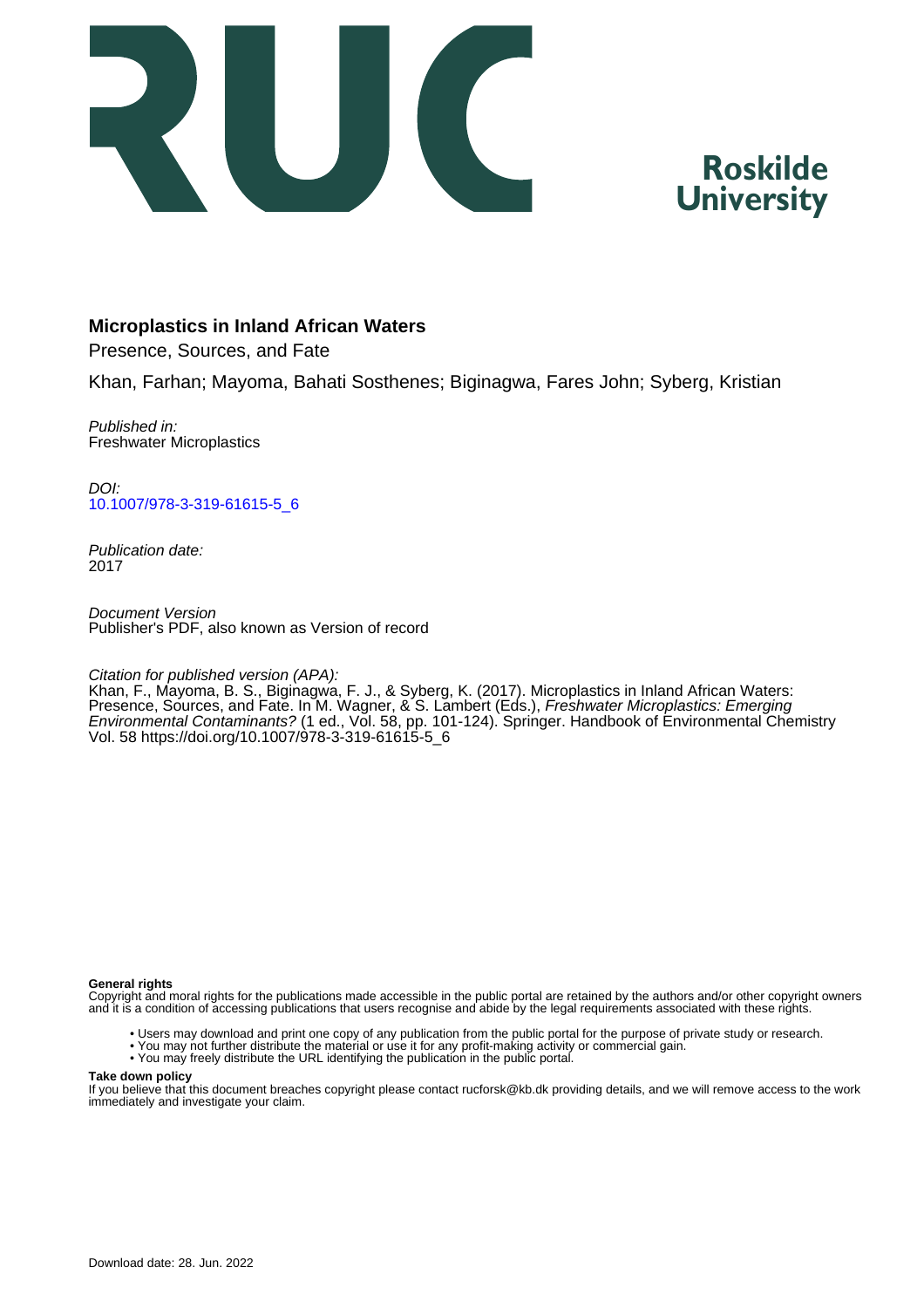# Microplastics in Inland African Waters: Presence, Sources, and Fate

Farhan R. Khan, Bahati Sosthenes Mayoma, Fares John Biginagwa, and Kristian Syberg

Abstract As the birthplace of our species, the African continent holds a unique place in human history. Upon entering a new epoch, the Anthropocene defined by human-driven influences on earth systems, and with the recognition that plastic pollution is one of the hallmarks of this new age, remarkably little is known about the presence, sources, and fate of plastics (and microplastics (MPs)) within African waters. Research in marine regions, most notably around the coast of South Africa, describes the occurrence of MPs in seabirds and fish species. More recently environmental sampling studies in the same area have quantified plastics in both the water column and sediments. However, despite Africa containing some of the largest and deepest of the world's freshwater lakes, including Lakes Victoria and Tanganyika as part of the African Great Lakes system, and notable freshwater rivers, such as the River Congo and the Nile, the extent of MPs within the inland waters remains largely unreported. In the only study to date to describe MP pollution in the African Great Lakes, a variety of polymers, including polyethylene, polypropylene, and silicone rubber, were recovered from the gastrointestinal tracts of Nile perch (Lates niloticus) and Nile tilapia (Oreochromis niloticus) fished from Lake Victoria. The likely sources of these plastics were considered to be human activities linked to fishing and tourism, and urban waste. In this chapter we discuss the need for research focus on MPs in Africa and how what has been described in

F.R. Khan  $(\boxtimes)$  and K. Syberg

Department of Science and Environment, Roskilde University, Universitetsvej 1, P.O. Box 260, DK-4000 Roskilde, Denmark e-mail: [frkhan@ruc.dk](mailto:frkhan@ruc.dk)

B.S. Mayoma

F.J. Biginagwa Department of Biological Sciences, Faculty of Science, Sokoine University of Agriculture, P.O. Box 3038, Morogoro, Tanzania

M. Wagner, S. Lambert (eds.), Freshwater Microplastics, Hdb Env Chem 58, DOI 10.1007/978-3-319-61615-5\_6, © The Author(s) 2018

Department of Livestock and Fisheries Development, Mtwara District Council, P.O. Box 528, Mtwara, Tanzania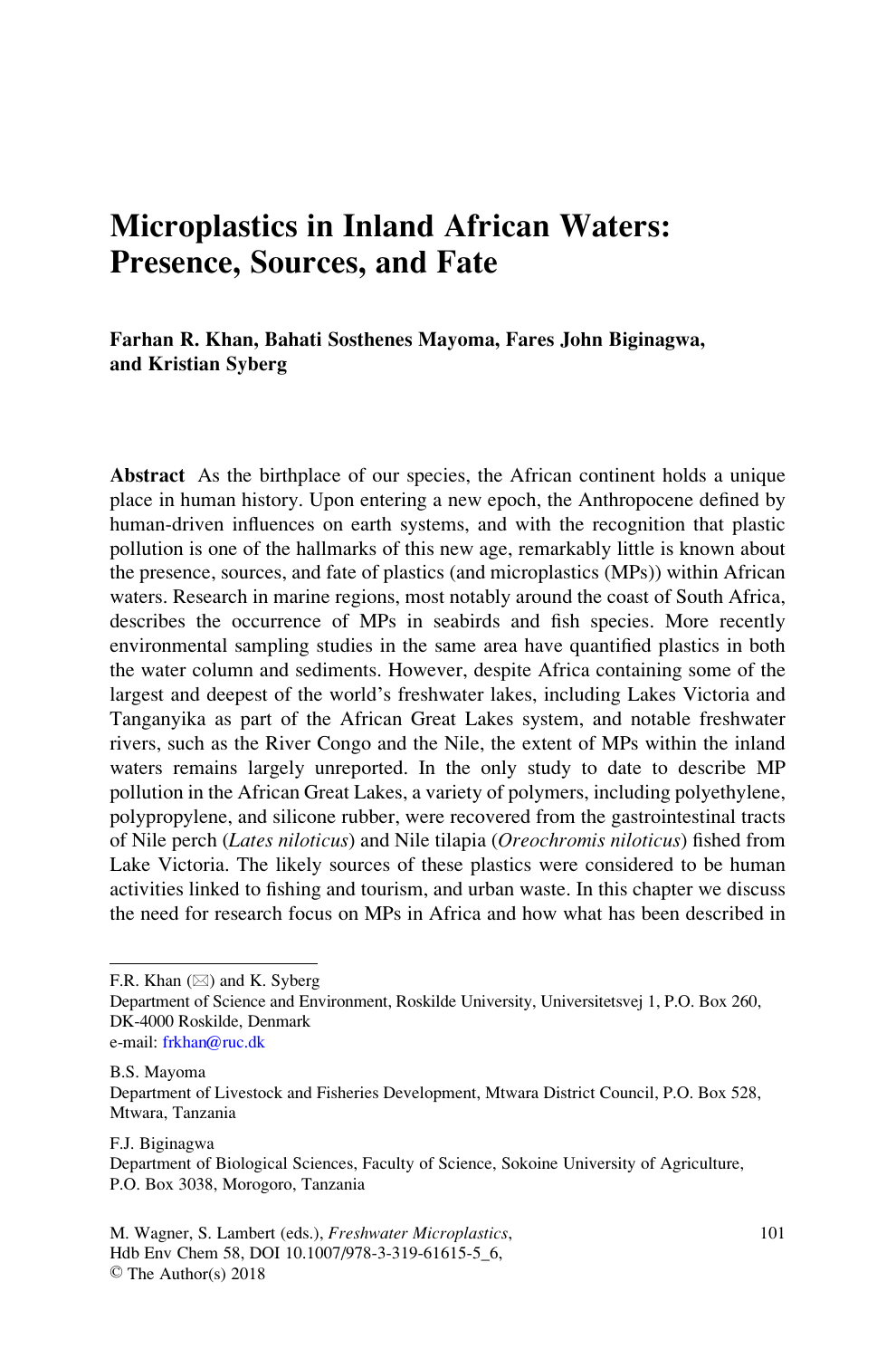the coastal regions and other freshwater environments can be applied to inland African waters. The aforementioned study in Lake Victoria is used to exemplify how small-scale investigations can provide early indications of MP pollution. Lastly we discuss the current challenges and future needs of MP research in African freshwaters.

Keywords Africa, African Great Lakes, Freshwater, Microplastics, MP sampling

# 1 Introduction

#### 1.1 Africa, the Anthropocene, and Plastic Pollution

As the birthplace of our species, the African continent holds a unique place in human history. Current scientific consensus places the evolution of modern humans in East Africa approximately 200,000 years ago from where they successfully dispersed approximately 72,000 years ago during the late Pleistocene [[1,](#page-20-0) [2](#page-20-1)]. From here our species continued to spread and over the next 50,000 years or so colonized the majority of the Earth's land surface. Fast-forward through the following epoch, the Holocene, which is regarded as being relatively stable in terms of climate, and we arrive at a point in time in which humankind have established themselves as the dominant force and major driver for environmental change. Accordingly a new era is said to have now dawned – the Anthropocene  $[3, 4]$  $[3, 4]$  $[3, 4]$  $[3, 4]$ . While the exact start date of the Anthropocene is subject to much current debate, the advent of the industrial age (ca. 1800s) changed the dynamics between humans and the environment. The Anthropocene is thus defined by human actions which perturb the Earth's land, oceans, and biosphere [[5\]](#page-20-4). These dramatic effects include climate change, ocean acidification, deforestation, and plastic pollution.

Plastics (and microplastics, MPs, defined as  $\leq$ 5 mm in size) are considered a hallmark of this new anthropogenic age, having become widely used in the last 60 years [[6\]](#page-20-5), and are now a ubiquitous pollutant found worldwide and in all aquatic compartments (surface waters, water column, and sediments) and numerous animals (invertebrates, fish, seabirds, and marine mammals) [[7\]](#page-20-6). Up until recently MP pollution had been viewed solely as a marine issue, but there is now an increasing amount of information regarding the presence of MPs in freshwaters [\[8](#page-20-7), [9](#page-20-8)]. MPs have been sampled from both freshwater lakes, such as Lakes Erie, Huron, and Superior in Canada [\[10](#page-20-9)], Lake Geneva in Switzerland [\[11](#page-20-10)], and Lake Garda in Italy [\[12](#page-20-11)], and rivers, such as the River Thames in London (UK, [\[13](#page-21-0)]), River Seine in Paris (France, [\[14](#page-21-1)]), and the Danube [\[15](#page-21-2)], to name but a few. In this last study, the mass and abundance of drifting plastic items in the Austrian Danube were found to be higher than those of larval fish [[15\]](#page-21-2), which is an indication of the magnitude of the problem. However, there is remarkably little information on the presence of MPs in the freshwaters of Africa – the place where it all started for humans!

In this chapter we begin by outlining the scope for plastic pollution in African inland waters, both through the nature of the water bodies and the human pressures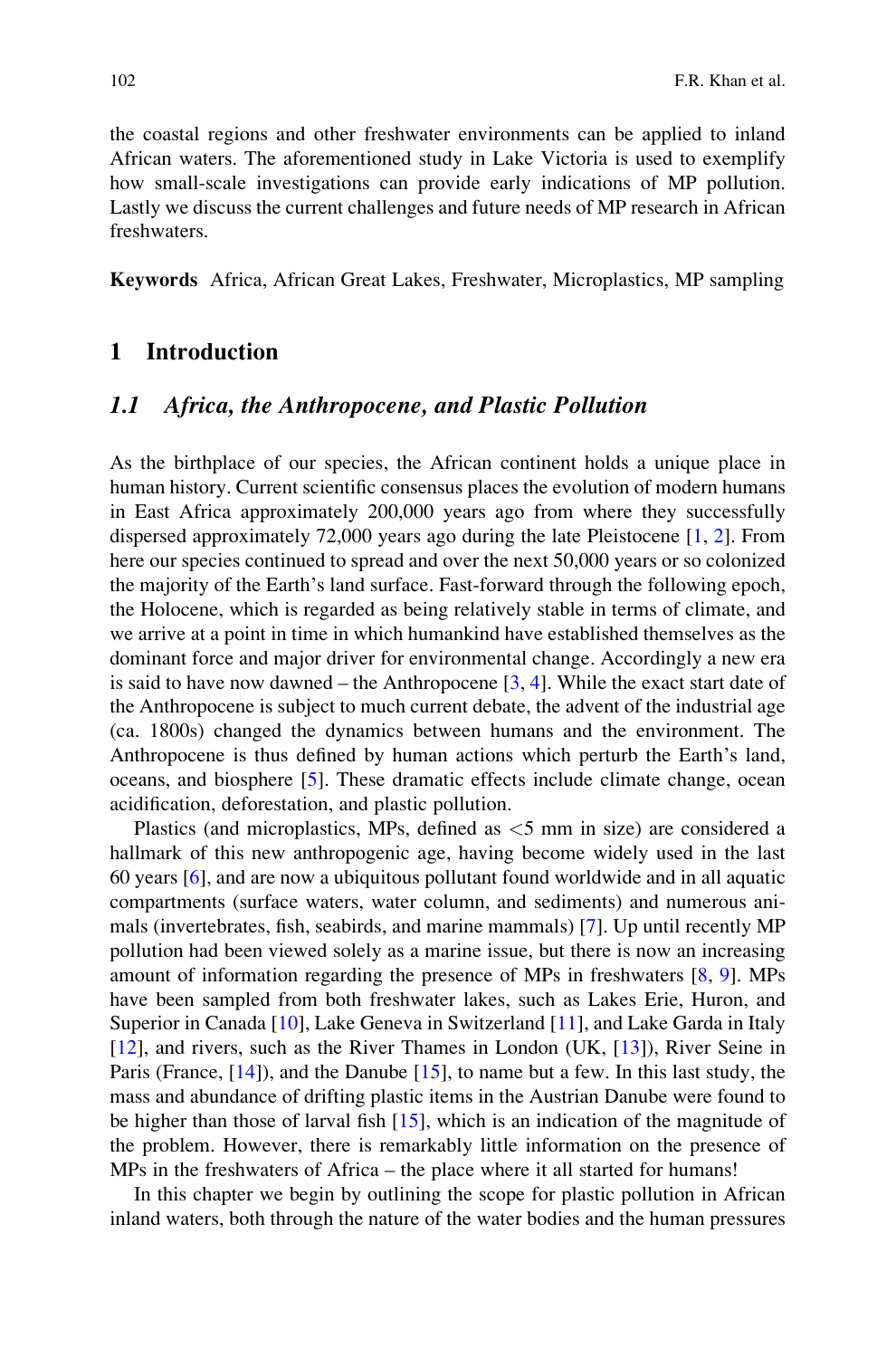they face. We then focus briefly on the marine and estuarine MP research that has been conducted in Africa. There are only two studies that have investigated the prevalence of plastics in African freshwaters, specifically the Tanzanian waters of Lake Victoria, Ngupula et al. [\[16](#page-21-3)] and Biginagwa et al. [[17\]](#page-21-4), and only the latter is focused directly on MPs. They are exemplified as case studies, which, in addition to providing useful data, may also be a template for similar research in other African freshwater bodies. Lastly, we discuss the current challenges and knowledge gaps and future research needs that require attention in order to gain a better understanding of the presence, sources, and fate of MPs in inland African waters.

### 1.2 African Freshwaters and the Potential for MP Pollution

The African continent contains some of the most famous and notable freshwater bodies in the world. The River Nile, which is the second longest river, has been described as the "donor of life to Egypt" [\[18](#page-21-5)], and the River Congo is the second largest by river discharge (in both cases the Amazon is number one) and also the world's deepest river. Lakes Victoria, Tanganyika, and Turkana are perhaps the three most well-known of the African Great Lakes that are located in East Africa. Lake Nasser is a vast man-made reservoir that was created by the construction of the Aswan Dam across the River Nile. Each of these freshwater bodies, identified in Fig. [1](#page-4-0), supports significantly sized populations (see Table [1a, b](#page-5-0)). The city of Cairo, through which the Nile flows, will have a population of over 20 million inhabitants by the year 2020 according to United Nations Sources [[19\]](#page-21-6). The River Congo flows through the capital city of the Democratic Republic of the Congo, Kinshasa, with a population of over 14 million, and the Lakes Victoria and Tanganyika both have on their banks urban centers of  $>1$  million people. Many of Africa's cities have undergone rapid urban expansion  $[20]$  $[20]$ , with sub-Saharan urban growth averaging 140% between the 1960s and the 1990s, at a rate 10 times faster than OECD countries and 2.5 times than the rest of the developing world [[21\]](#page-21-8).

Inevitably, the pace of increase has placed pressure on urban services and not least in the management of solid waste, where it is common in the developing world for municipalities to be short of funds, deficient in institutional organization and interest, have poor equipment for waste collection, and lack urban planning [\[22](#page-21-9), [23](#page-21-10)]. Among this waste are plastics. Plastics, as we know, are used in a variety of products including packaging, bags, bottles, and many other short-lived products that are discarded within a year of production [[6\]](#page-20-5). In some parts of the world, plastic recycling procedures are well established, but in African countries, even when reuse and/or recycling practices are present, they often lack legal foundation and are therefore conducted on an ad hoc basis [[24\]](#page-21-11). Thus much solid waste ends up in landfills or is subject to illegal dumping. In proximity to freshwater systems, plastic waste then has the potential to enter the aquatic environment where subsequent degradation can form MPs. The link between urban waste and MPs has been established in the freshwater MP literature  $[10, 11, 13, 15]$  $[10, 11, 13, 15]$  $[10, 11, 13, 15]$  $[10, 11, 13, 15]$  $[10, 11, 13, 15]$  $[10, 11, 13, 15]$  $[10, 11, 13, 15]$  $[10, 11, 13, 15]$ , but to date there is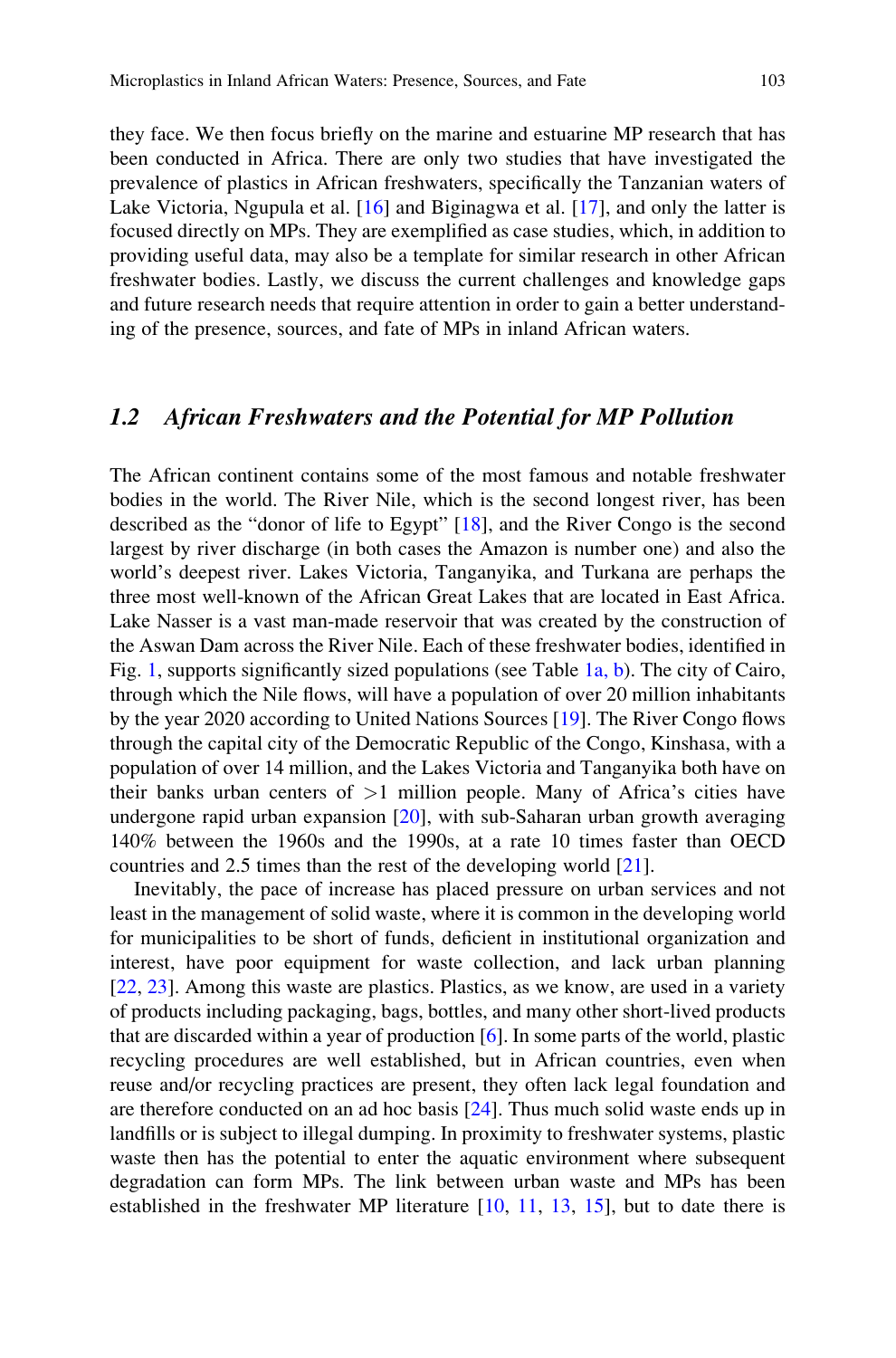<span id="page-4-0"></span>

Fig. 1 Map of the African continent showing major freshwater bodies (rivers numbered 1–6 and lakes lettered A–F). Water bodies and their characteristics including highly populated neighboring urban centers can be found in Table [1](#page-5-0)

little information on this specific to African freshwaters. Contributions to MP concentrations may also be from fishing and tourism activities [[25\]](#page-21-12) which are commonly linked to freshwaters. Given the magnitude of Africa's freshwater bodies and the populations and activities they support, the likelihood for MP pollution in these waters is substantial.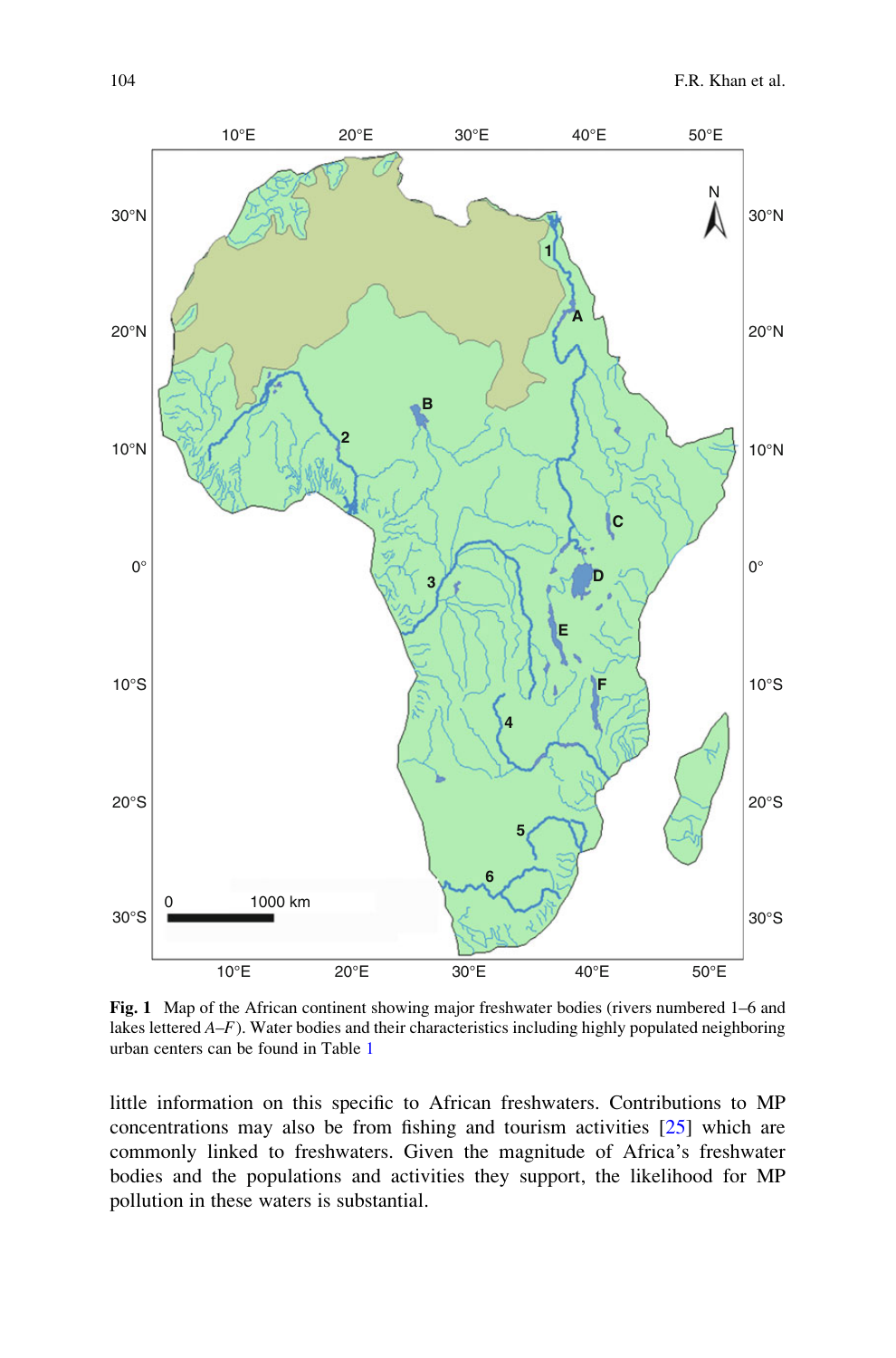<span id="page-5-0"></span>Table 1 Major African freshwater bodies, their characteristics, and neighboring urban centers (>0.3 million people) with estimated populations (in 2020). (a) Major rivers depicted on Fig. [1](#page-4-0) (numbered 1–6) are described by the location of river mouth, length, and average discharge. (b) Major lakes depicted on Fig. [1](#page-4-0) (lettered A-F) are described by the counties in the basin, surface area and water volume

|                      |            |                                                    | Length                                | Average<br>discharge                  | Major urban centers and<br>estimated population size in                                                                         |  |  |  |
|----------------------|------------|----------------------------------------------------|---------------------------------------|---------------------------------------|---------------------------------------------------------------------------------------------------------------------------------|--|--|--|
| River <sup>(a)</sup> |            | Flows through                                      | (km)                                  | $(m^3/s)$                             | $2020$ (million) <sup>a</sup>                                                                                                   |  |  |  |
| $\mathbf{1}$         | Nile       | Egypt, Sudan, South<br>Sudan, Uganda               | 6,853                                 | 2,830                                 | Cairo (20.57), Alexandria<br>$(5.23)$ , Aswan $(0.34)$ (all<br>Egypt); Khartoum (5.91)<br>(Sudan); Juba (0.40) (South<br>Sudan) |  |  |  |
| $\overline{2}$       | Niger      | Guinea, Mali, Niger,<br>Benin, Nigeria             | 4,180                                 | 5,589                                 | Bamako (3.27) (Mali);<br>Niamey $(1.32)$ (Niger);<br>Lokoja (0.66) (Nigeria)                                                    |  |  |  |
| 3                    | Congo      | DR Congo, Congo                                    | 4,700                                 | 41,000                                | Kinshasa (14.12),<br>Kisangani (1.25), Mban-<br>daka (0.44) (all DR Congo);<br>Brazzaville (2.21) (Congo)                       |  |  |  |
| $\overline{4}$       | Zambezi    | Angola, Zambia,<br>Zimbabwe,<br>Mozambique         | 2,574                                 | 3,400                                 | No urban centers $>0.3$ m<br>people                                                                                             |  |  |  |
| 5                    | Limpopo    | South Africa,<br>Botswana, Zimbabwe,<br>Mozambique | 1,750                                 | 170                                   | No urban centers $>0.3$ m<br>people                                                                                             |  |  |  |
| 6                    | Orange     | South Africa                                       | 2,200                                 | 365                                   | No urban centers $>0.3$ m<br>people                                                                                             |  |  |  |
| Lakes <sup>(b)</sup> |            | <b>Basin countries</b>                             | Surface<br>area<br>(km <sup>2</sup> ) | Water<br>volume<br>(km <sup>3</sup> ) | Major urban centers and<br>estimated population size in<br>$2020$ (million) <sup>a</sup>                                        |  |  |  |
| A                    | Nasser     | Egypt, Sudan                                       | 5,250                                 | 132                                   | Aswan (0.34) (Egypt)                                                                                                            |  |  |  |
| B                    | Chad       | Chad, Cameroon,<br>Niger, Nigeria                  | 1,350                                 | 72                                    | N'Djaména (1.54) (Chad)                                                                                                         |  |  |  |
| $\mathbf C$          | Turkana    | Kenya, Ethiopia                                    | 6,405                                 | 203.6                                 | No urban centers $>0.3$ m<br>people                                                                                             |  |  |  |
| D                    | Victoria   | Tanzania, Uganda,<br>Kenya                         | 68,800                                | 2,750                                 | Kampala (2.39) (Uganda);<br>Mwanza (1.12) (Tanzania)                                                                            |  |  |  |
| E                    | Tanganyika | Burundi, DR Congo,<br>Tanzania, Zambia             | 32,900                                | 18,900                                | Bujumbura (1.01)<br>(Burundi); Uriva (0.57)<br>(DR Congo)                                                                       |  |  |  |
| F                    | Malawi     | Malawi, Mozam-<br>bique, Tanzania                  | 29,600                                | 8,400                                 | No urban centers $>0.3$ m<br>people                                                                                             |  |  |  |

<sup>a</sup>Source: United Nations, Department of Economic and Social Affairs, Population Division (2014) [[18](#page-21-5)]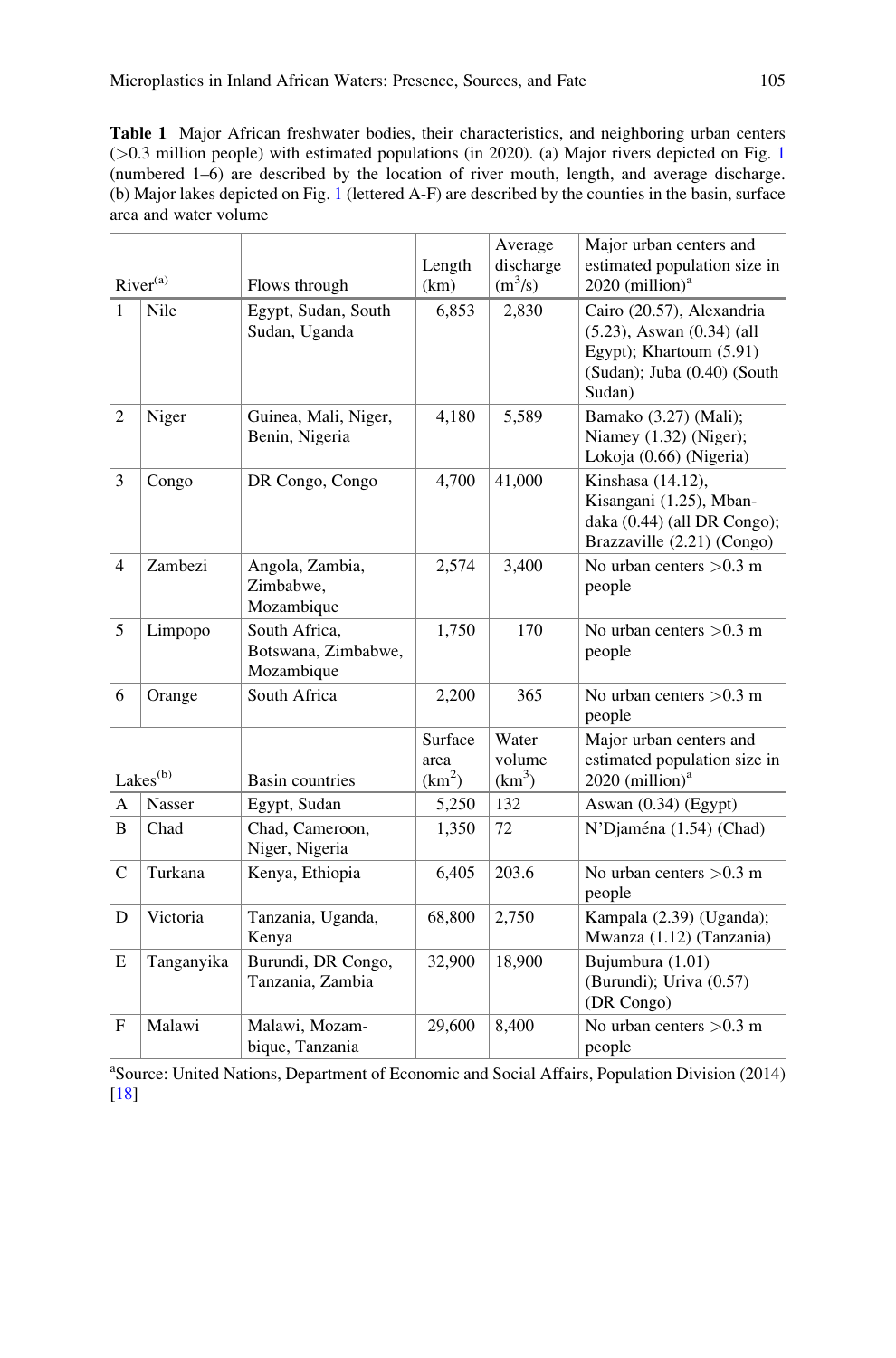Despite the lack of scientific confirmation of MPs in Africa's freshwaters, it would be unfair to say that there is a lack of recognition of the plastic issue. On the contrary, there has been a great deal of research conducted on the presence of MPs within the marine and estuarine environment (described in the following section), and also, there has been much progress made on reducing and banning the use of plastic bags in some countries. This progress has not been made solely to reduce the plastic waste but also on the grounds of environmental and public health. Improperly discarded plastic bags have been shown to block gutters and drains which create storm water problems and collect water which provides a breeding ground for mosquitos that spread malaria, and the use of bags as toilets has been linked to the spread of disease [\[26](#page-21-13), [27\]](#page-21-14). The government of South Africa introduced levies on the use of plastic bags in 2003 [\[28](#page-21-15)], in 2005 Rwanda imposed a ban on the use and importation of plastic bags of <100 microns thick, and Tanzania similarly imposed a ban based on thickness in 2006 [[27\]](#page-21-14). Such measures may not always be successful as in South Africa levies were not predicted to reduce the plastic bag litter stream [\[28](#page-21-15)]. Subsequently the actions taken, while positive, may have little impact in terms of the potential for MP pollution in African freshwaters. However, the scale of the problem first needs to be assessed, and in this regard, studies conducted in marine and estuarine waters may show the way forward.

# 2 Presence of MPs in African Marine and Estuarine Environments

In comparison to the rest of Africa, significant knowledge has been gathered about the presence, sources, and fate of plastics and MPs in the coastal regions around South Africa and their biota. The earliest documented reports of plastics are from the mid- to late 1980s with Ryan [\[29](#page-21-16)] having sampled the sea surface water off the southwestern Cape province between 1977 and 1978 with a total of 1,224 neuston trawls that found a mean plastic density of 3,640 particles  $km^{-2}$  with the majority of the particles in the MP range. Commonly found types were fragments, fibers, and foamed plastic particles with polyethylene being a predominant polymer [\[29](#page-21-16)]. A follow-up study [\[30](#page-21-17)] conducted at 50 South African beaches in 1984 and 1989 found a significant increase in the mean MP density from 491 m<sup>-1</sup> in 1984 to 678 m  $^{-1}$  5 years later. Analysis of the distribution of MPs found that inshore currents rather than local sources were responsible for the variation in abundances between beaches. Conversely, in the case of macroplastics, it was the local sources that had the greater influence. More recent research conducted by Nel and Froneman [\[31](#page-21-18)] reached the same conclusion regarding the primary influence on the distribution of MPs in both sediment and water. Across 21 sampling locations along South Africa's southeastern coastline, comprising both bay and open coast areas, with both sediment and water samples analyzed for MP abundance, the authors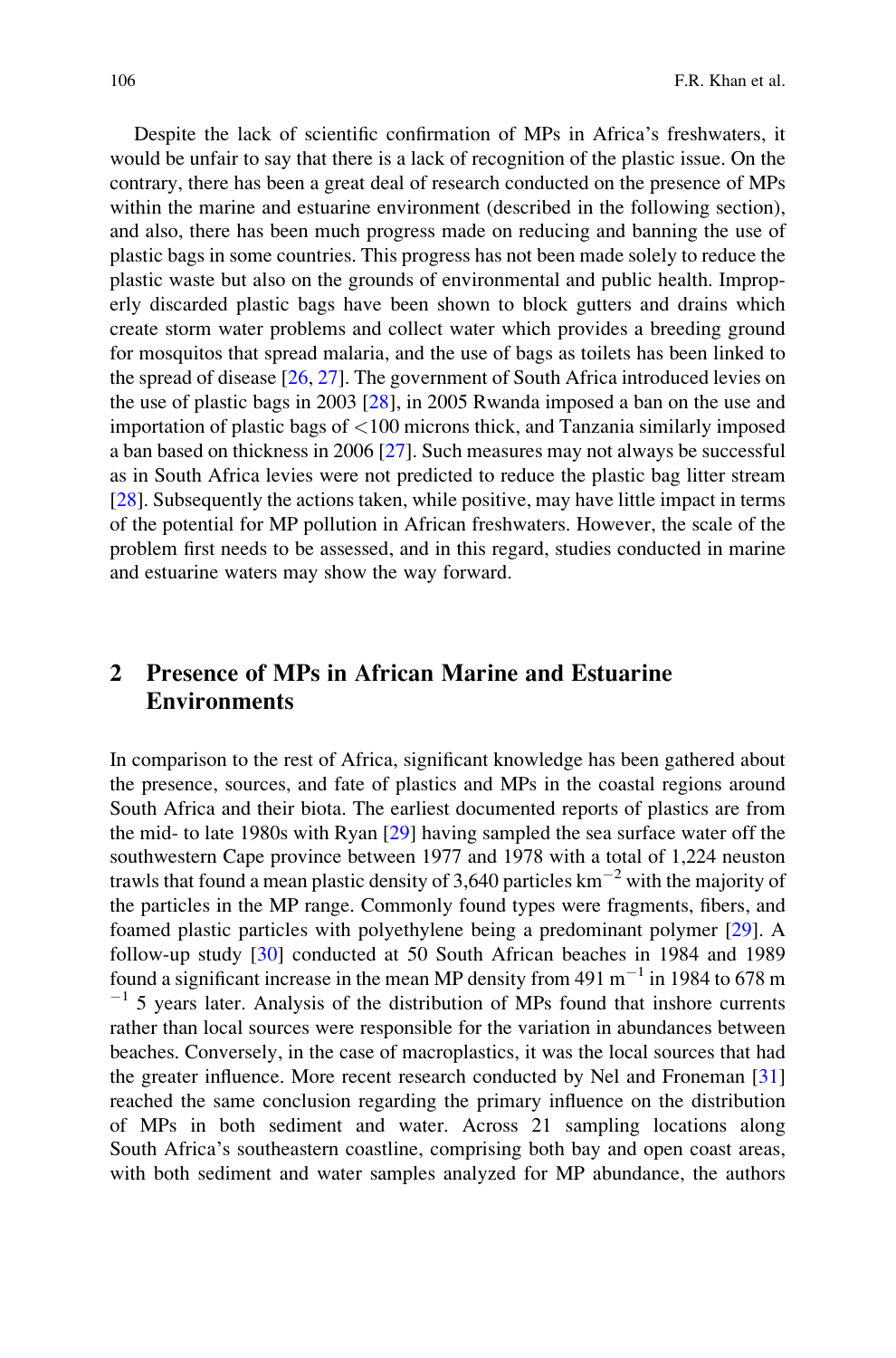found that MP densities in general did not significantly vary between sites in either matrix. As with the study conducted 25 years prior, the conclusion was that water circulation rather than proximity to land-based sources was main driver to MP abundances in coastal regions [\[31](#page-21-18)].

Biological sampling in this region has also revealed a number of interesting details regarding the fate of marine plastics. Plastic particles were found in more than half the seabirds predominantly sampled off Southern Africa and African sector of the Southern Ocean [\[32](#page-21-19)]. The size of the ingested particles was related to the body size of the bird, and smaller species exhibited a higher incidence of plastic ingestion. Dark-colored particles were more abundant suggesting a selection for easily visible particles rather than transparent ones. Omnivorous species were the most likely to confuse plastics with prey items, whereas feeding specialists were less likely to mistake plastics for food, unless they shared a resemblance [\[32](#page-21-19)]. A comparison of this historic dataset with a more recent sampling period (1999–2006) revealed a decrease in virgin pellet ingestion, but no overall change in total plastic ingestion [\[33](#page-22-0)]. This decrease suggested a change in the make-up of small plastic debris at sea in the intervening period.

Studies in the estuarine environment are less common than marine studies and, like freshwater research on MPs, have only recently started to gain momentum. However, estuaries provide pathways for the transport of MPs from catchments to the oceans, notably in urban areas where estuarine waters serve as industrial outflows or fishing grounds [[34,](#page-22-1) [35](#page-22-2)]. The characterization of MPs in five urban estuaries of Durban (KwaZulu-Natal, South Africa) found the highest concentrations in sediments collected from Durban harbor, which included cosmetic microbeads and fibers [\[35](#page-22-2)]. Possible sources were thought to include the several rivers that flow through Durban's industrial suburbs and enter the harbor, the industrial companies that use plastic powders and pellets around the harbor, and the closeness of dry docks where ship repairs take place. The fate of these plastics was revealed in a follow-up study by the same authors looking at plastic ingestion by the estuarine mullet (Mugil cephalus) in Durban harbor [\[36](#page-22-3)]. Plastic particles were found in the digestive tracts of 73% of the sampled fish, with more than half of the recovered plastics in the form of fibers and approximately one-third as fragments. Plastic concentrations found in the mullet were higher than those reported elsewhere for other species, and it appears that, as with omnivorous seabirds, the nonselective feeding mode of M. cephalus (i.e., ingestion of sediments) was a contributing factor.

Studies into South Africa's plastic and MP pollution are particularly pertinent as the country is ranked within the top 20 counties with the highest mass of mismanaged plastic waste [[37\]](#page-22-4). Other African countries are also on the list, and although focused on marine debris, the relevance to freshwaters should not be ignored.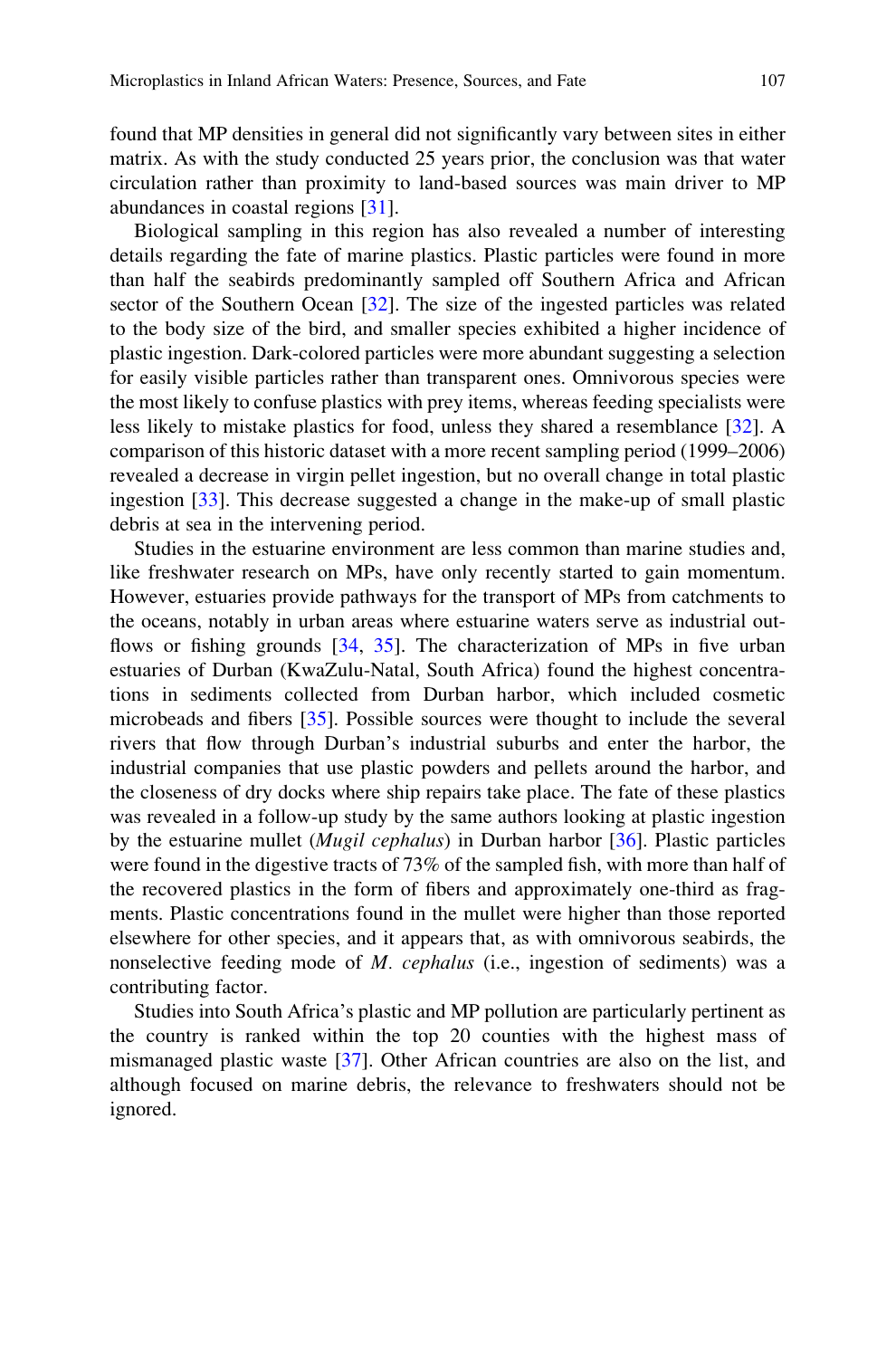# 3 Presence, Sources, and Fate of MPs in Inland African Freshwaters

## 3.1 Presence of MPs in Freshwaters

The presence of MPs has been extensively reported in the marine environment [[38–](#page-22-5) [40\]](#page-22-6), including that of South Africa's coast (as described in the previous section). In comparison, describing MPs in freshwaters is still in its infancy with the majority of research only arriving in the last 5 years [\[9](#page-20-8)]. Thus, only a few studies have investigated the occurrence of MPs in freshwaters with research conducted in the vicinity of urbanization and industrialization, such as Laurentian Great Lakes in North America [\[10](#page-20-9)] and Lake Geneva in Switzerland [\[11](#page-20-10)], as well as in more remote locations, such as Lake Hovsgol in Mongolia [\[25](#page-21-12)] and Lake Garda in Italy [\[12](#page-20-11)]. Not only do these studies show that MPs are present in freshwaters, but also relate the type of plastics found to their likely sources.

In the Laurentian Lakes (Lakes Superior, Huron, and Erie), MPs were found in 20 out of 21 surface samples, and in many of the tows, the most notable MPs were multicolored spherical beads that were determined to be polyethylene in composition. Shape, size, and composition were comparable to the microbeads used in exfoliating facial cleansers and cosmetic products and were likely to originate from nearby urban effluents [[10\]](#page-20-9). Although there have been efforts to raise scientific, regulatory, and public awareness to ban the use of microbeads [[41–](#page-22-7)[43\]](#page-22-8), successfully in some countries, the Canadian Great Lake study demonstrated that they are already abundant in the environment, and in the Laurentian lakes, "hot spots" were found where lake currents converge. Logically, it would be expected that remote lakes with lower population densities would have less plastic pollution than freshwaters near urban centers, but in case of Lake Hovsgol, the remote mountain lake in northwest Mongolia near the Russian border, the opposite was true. An MP density of 20,264 particles  $km^2$  was averaged from nine transacts making the lake more polluted than Lakes Huron and Superior. No microbeads were found with fragments and films instead being the most abundant MP shapes. The shoreline was dominated by discarded household waste (bottles, plastic bags) and fishing gear, and the likely source of the pelagic MPs was the degradation of this shoreline debris [\[25](#page-21-12)]. Thus even low population densities can cause significant levels of MP pollution in the absence of waste management infrastructures. Taken together it appears that plastics recovered from freshwaters in different parts of the world closely reflect the anthropogenic activities and waste generated by the local populations. Although this would seem obvious, further research is required to verify this link with the aim of more specific waste management relating to the nature of plastic pollution within a given location.

To date only two studies have attempted to document the presence of plastic debris in African freshwaters [\[16](#page-21-3), [17\]](#page-21-4), and only one specifically focused on MPs [\[17](#page-21-4)]. Both studies were conducted in the Tanzanian waters of Lake Victoria, and in the following sections, we describe them as case studies. In addition to providing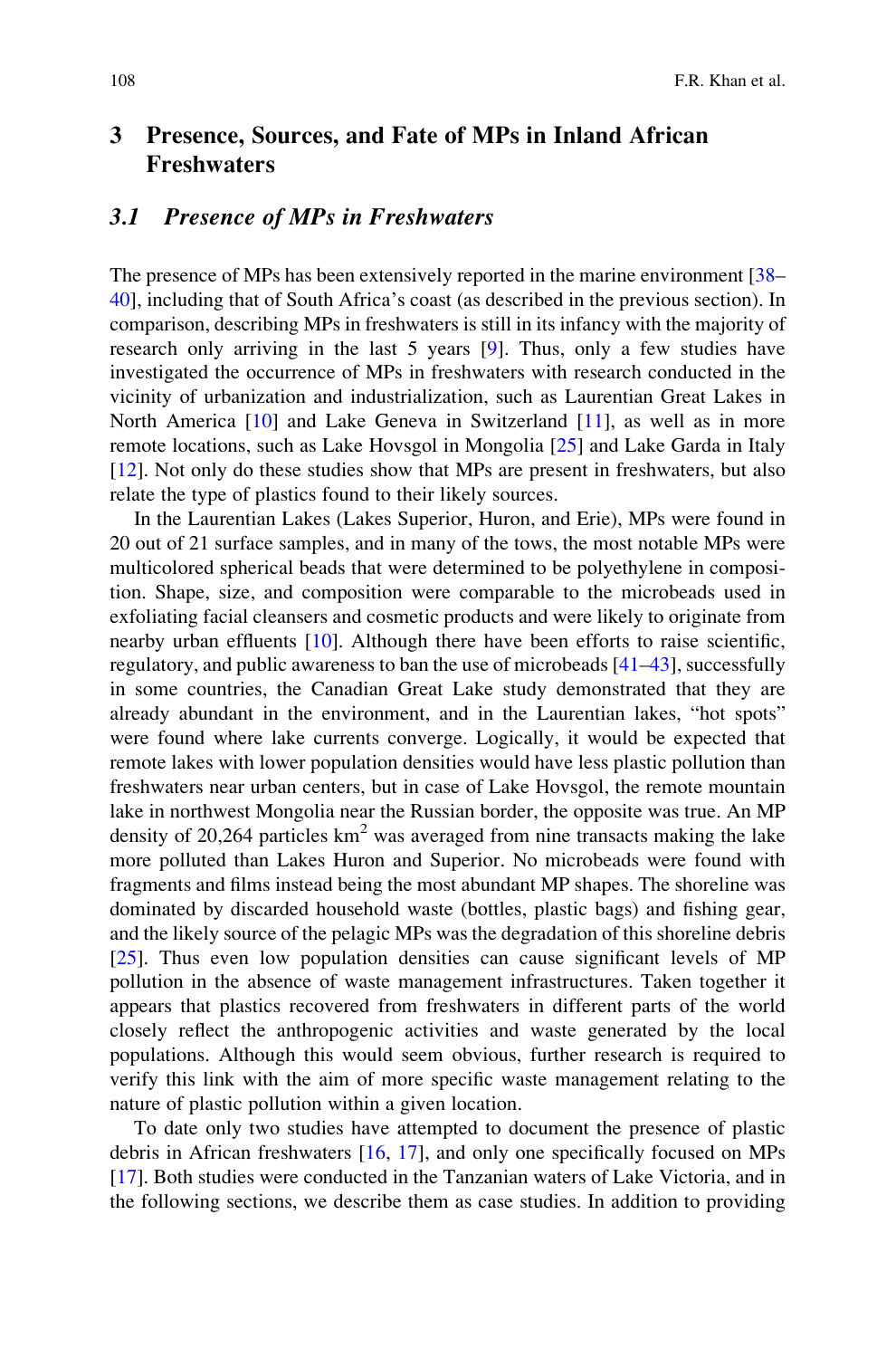valuable baseline data for MPs in Lake Victoria, these investigations may serve to inform how research could be conducted in other African freshwater bodies.

# 3.2 Plastics in the Tanzanian Waters of Lake Victoria

Lake Victoria is the world's second largest freshwater lake by area (the largest being Lake Superior in North America) and has been described as eutrophic and polluted due to human influences within the catchment area [\[44](#page-22-9)]. The area surrounding the lake is among the most densely populated in the world, and this population growth is set to continue – by the year 2020, an estimated 53 million people will inhabit the lake basin [\[45](#page-22-10)]. The majority of economic activities in the region are associated with the lake with one of the most important being fishing.

Case Study I details the work of Ngupula et al.  $[16]$  $[16]$  in which the authors documented presence and distribution of solid waste including plastic bags and fishing gear at six depth strata reaching 80 m below the surface. Thus, while they did not specifically look for MPs in the waters of Lake Victoria, the work of these authors greatly increases our understanding of where MPs originate from in the lake system. In the second case study by Biginagwa et al. [\[17](#page-21-4)], the ingestion of MPs by resident fish species in Lake Victoria was used in place of environmental sampling. The recovery of MPs from the gastrointestinal tracts of Lake Victoria Nile perch (Lates niloticus) and Nile tilapia (Oreochromis niloticus), and their subsequent characterization, provided the first evidence of MPs within African inland freshwaters.

#### 3.2.1 Case Study I: Abundance, Composition, and Distribution of Solid Wastes in Lake Victoria

To determine the vertical distribution of solid wastes in Lake Victoria, the waters were categorized into three main ecological zones: (1) the nearshore, which is described as highly influenced by anthropogenic input and was sampled at depths of  $<$ 10 m and 10.1–20 m; (2) the intermediate zone which is moderately influenced by the catchment and was sampled at depths of 20.1–30 m and 30.1–40 m; and (3) the deep offshore waters which are the most isolated from the human activities and were sampled at depths of  $40.1-50$  m and then  $>50.1$ . The maximum depth of Lake Victoria is 80 m; thus, this last depth stratum extended to bottom trawls. Across these three zones and six strata, 68 samples were taken in total during two periods, May and late September to early October 2013. Trawls were conducted at three knots and debris collected by 4 mm mesh trawl net.

Plastic debris was found at all depths and all sampling locations. Across all trawls, the dominant waste types originated from fishing activities; multifilament gillnets compromised 44% of all debris, monofilament gillnets (42%), longlines and hooks (7%), and floats (1%). Plastic bags (4%) and clothing (2%) accounted for the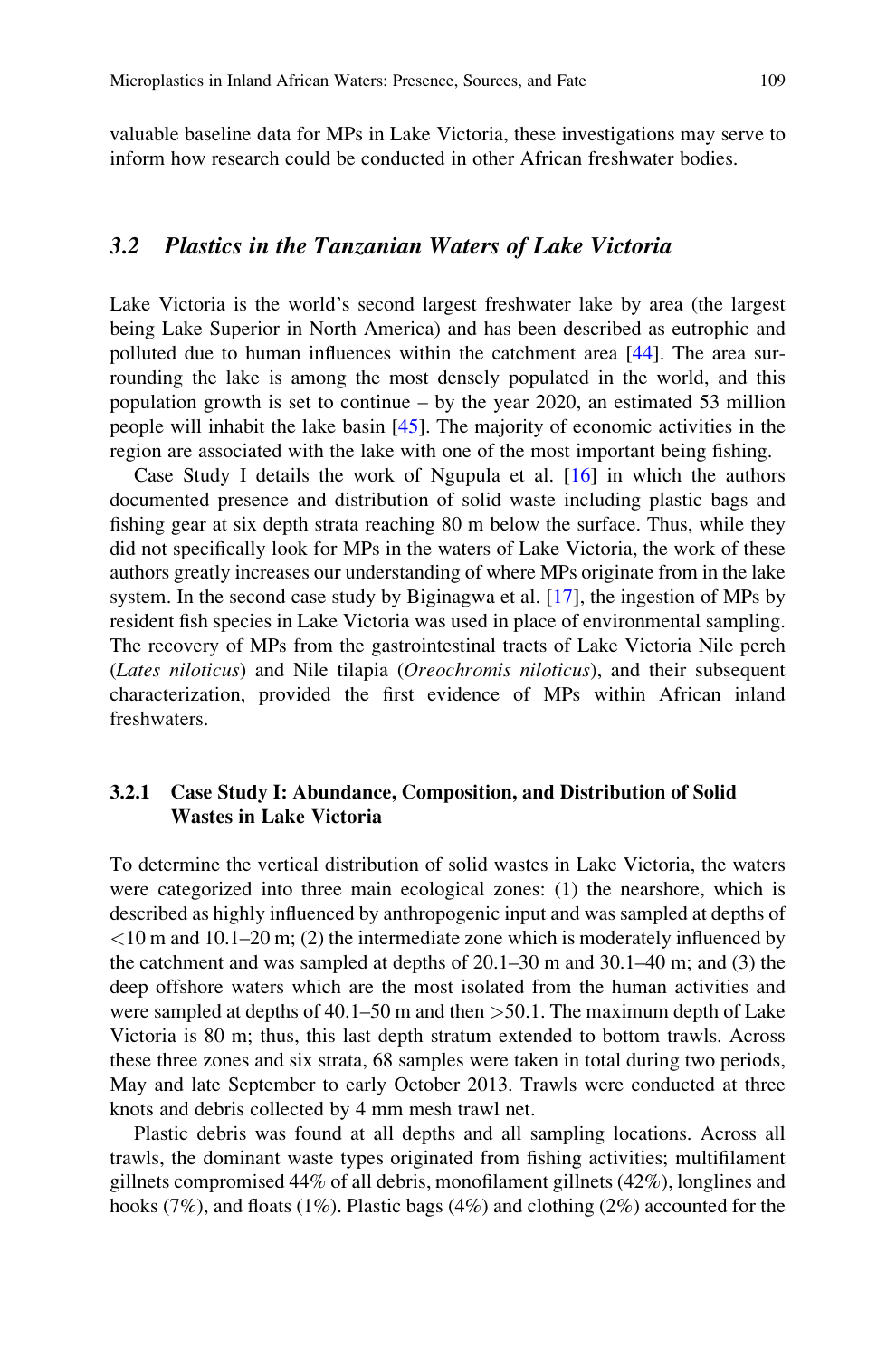remaining solid waste. Gillnets, which compromised more than 80% of all the debris found and 96% of waste in the fourth depth strata, are constructed using synthetic fibers, and although nylon was used in the 1960s, newer materials, such as ultrahigh-molecular-weight polyethylene (UHMWPE) or polyethylene terephthalate (PET), are now commonplace as they are cheaper, are more durable, and require less maintenance. Multifilament gillnets are used in the fishing of Nile perch, while monofilaments are used for catching tilapiine species, including Nile tilapia. Both species were found to contain MPs in their intestinal tracts, as described in Case Study II [[17\]](#page-21-4).

There were only minor differences in the abundance by weight of debris sampled from the different depths, and of the six waste types identified, the proportion found at each depth did not vary to any great degree, with the exception of the bottom strata in which longlines and hooks (67%) were most abundant. Of the three ecological zones, the intermediate zone (20.1–40 m) contained most waste and is also known to have the highest levels of fishing activities; thus, within this zone, there was a reduced abundance of clothing and plastic bags. Fishing activity appears to be the major source of solid (plastic) waste in Lake Victoria, but landbased waste was not accounted for due to the inability to trawl at shallow depths  $( $4 \text{ m}$ )$  in the nearshore. Land-based waste is often an important component of marine waste and through tidal action is transported to the lower depths of the sea [\[46](#page-22-11)]. However, without strong currents, this mechanism of circulating waste is ineffective within the lake environment. Nevertheless, within shallow waters, landbased waste would undoubtedly be important.

While not specifically focusing on the abundance of MPs, this study demonstrates that plastic waste is present at all levels of Lake Victoria and is strongly linked to fishing activities and discarded fishing gear. Though authors do not discount other sources including land runoff and transportation of cargo, the limitations of the study do not allow these to be investigated further.

#### 3.2.2 Case Study II: Recovery of MPs from Lake Victoria Nile Perch and Nile Tilapia

A number of studies have used the ingestion of MPs by resident fish species as a marker of MP pollution. Lusher et al. [\[47](#page-22-12)] found that marine pelagic and demersal fish sampled from the English Channel readily consume plastics, and Sanchez et al. [\[48](#page-22-13)] similarly reported, for the first time in freshwaters, that wild gudgeons (Gobio gobio) inhabiting French rivers ingest MPs. Using Nile perch (Lates niloticus) and Nile tilapia (Oreochromis niloticus) as proxies for environmental MP contamination in Lake Victoria, a small-scale study was conducted in the Mwanza region of Tanzania, located on the Lake's southern shore (Fig. [2](#page-11-0)). Both species are economically and ecologically important and were introduced to Lake Victoria in the 1950s and 1960s with the aim of supplementing native fish populations that had declined due, in part, to overfishing [[49\]](#page-22-14). However, this introduction was detrimental to the native species, particularly the native tilapiine species such as the Victoria tilapia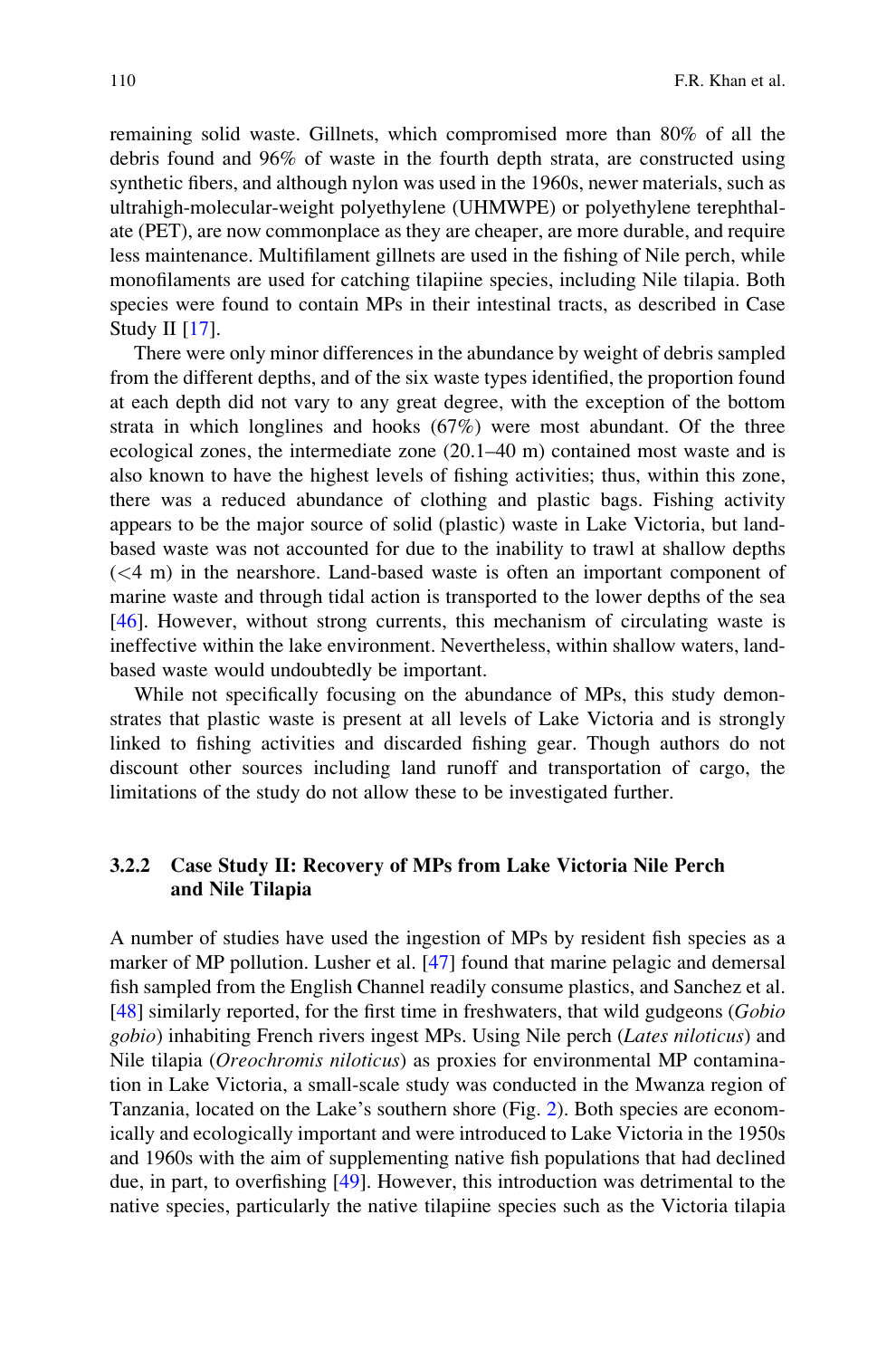<span id="page-11-0"></span>

Fig. 2 Map of the Lake Victoria study area showing the Mwanza region. (a) Nile perch and Nile tilapia were purchased from the harbor market at Mwanza (regional capital). The local fishing area extends across the Mwanza Gulf and to Ukerewe Island. Inset Lake Victoria (LV) bordered by Uganda, Kenya, and Tanzania. The Mwanza region located on the southern shore of Lake Victoria is highlighted. (b) Urban waste in Mwanza, including plastic debris, collects in drainage ditches which are a potential source of plastic pollution in Lake Victoria. (c) Nile Tilapia used in this study (photographed prior to dissection) were purchased from the market

(Oreochromis variabilis) and Singidia tilapia (Oreochromis esculentus), which subsequently disappeared from parts of the lake [[49,](#page-22-14) [50](#page-22-15)]. Thus Nile perch and Nile tilapia have established themselves as dominant commercial and ecological species and therefore represent logical choices by which to monitor MP pollution in the area. Moreover, their differing feeding habits could provide additional information by which to contextualize plastic ingestion. Nile perch are predatory fish feeding on *haplochromine* cichlids and gastropod snails, whereas Nile tilapia are omnivorous with a diet consisting of plankton and fish.

In March 2015, 20 fish of each species were purchased from Mwanza harbor market, where fish are caught and sold daily. The fishing territory for both species extends to Ukerewe Island (the largest island in Lake Victoria) to the North of Mwanza and across the Mwanza Gulf to the neighboring district of Sengerema (Fig. [2](#page-11-0)). Nile perch and Nile tilapia were 46–50 cm and 25–30 cm in length and 500–800 g and 500–700 g in weight, respectively. For each fish, the dissection of the entire gastrointestinal tract (buccal cavity to anus) was conducted on site. All efforts were made to eliminate sample contamination with separate clean dishes used for each fish and thorough cleaning of dissection utensils between samples. A preliminary examination was made of each gastrointestinal tract, and in the case of Nile perch, undigested gastropods and cichlids were removed. Gastrointestinal tracts and their contents were then individually preserved in 96% ethanol and transported to laboratory facilities at the University of Dar es Salaam (Dar es Salaam, Tanzania), a journey of approximately 1,150 km. In the laboratory, NaOH digestion (10 M NaOH at  $60^{\circ}$ C for 24 h) was used to isolate plastic litter from the organic tissue. The NaOH method has been shown to digest organic matter with an efficacy of  $>90\%$  [\[51](#page-22-16)], and the tests of this protocol prior to its use confirmed such high efficiencies (96.6  $\pm$  0.9%, n = 5, data not shown). Importantly, NaOH digestion has a minimal impact on the chemical and physical states of plastics, especially when compared to strong acid digestion which, while also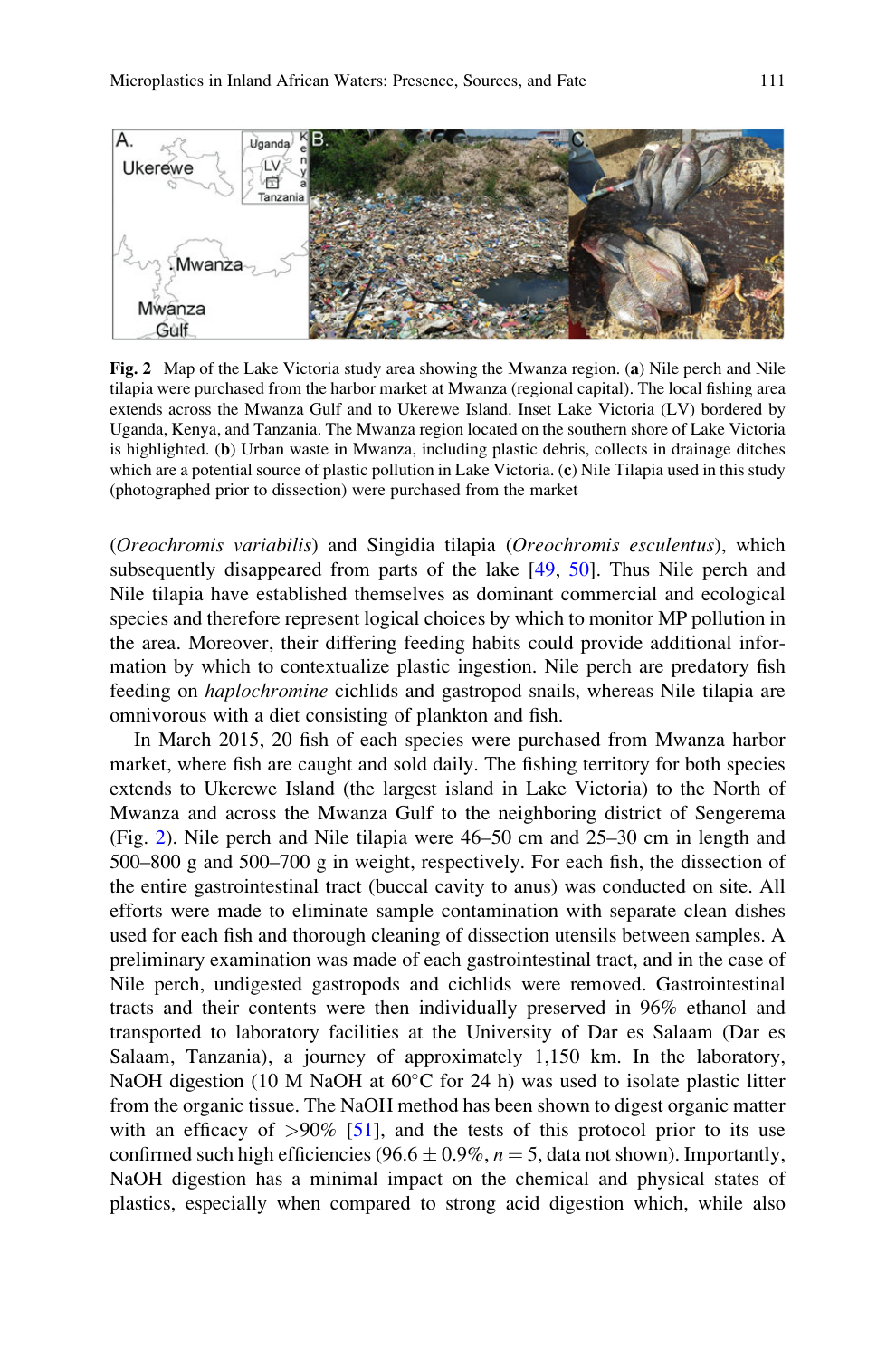being an effective digestant of organic matter, can discolor or degrade plastics. Post-digestion, plastics, and a minimal amount of partially digested tissue were rinsed from the NaOH through 250 μm mesh stainless steel sieves under running water and placed on filter paper to dry. Samples were then brought to the laboratory (Roskilde University, Denmark), and suspected plastic pieces were separated from tissue residue under light dissection microscope. The chemical composition of all suspected plastics was identified nondestructively by attenuated total reflectance Fourier transform infrared (ATR-FTIR) spectroscopy, a standard analytical technique for identifying the chemical composition of samples larger than 0.5 mm. Scans were run at a resolution of 2 cm<sup>-1</sup> between 4,000 and 650 cm<sup>-1</sup> on a Bruker Alpha FT-IR instrument (Bruker, Billerica, MA, USA) fitted with a diamond internal reflectance element. Spectra were compared with standard references on the same instrument and processed using Opus software supplied by Bruker.

In total, suspected plastics were recovered from the gastrointestinal tracts of 11 perch (55%) and 7 tilapia (35%). However, some plastics were too small (i.e.,  $<$ 0.5 mm) to have their chemical structure confirmed by ATR-FTIR. In addition, spectroscopy of some suspected plastic samples showed that their compositions most closely resembled cellulose, suggesting these samples were likely plant material or paper originating from perhaps newspaper, tissues, or cigarette filters. Thus 20% of each fish species (i.e., four individuals) contained confirmed MPs within their gastrointestinal tracts. The polymers recovered from the fish were polyethylene, polyurethane, polyester, copolymer (consisting of polyethylene and polypropylene), and silicone rubber (Fig. [3](#page-13-0)). The common use of such materials includes packaging, clothing, food and drink containers, insulation, and industrial applications (Table [2\)](#page-13-1). Given the dimensions of the recovered plastics (0.5–5 mm, Fig. [3](#page-13-0)), it is likely that the MPs ingested by the fish are secondary MPs which have resulted from the degradation and breakdown of larger plastic pieces [[38\]](#page-22-5). A likely source of the input of such materials into the Mwanza Gulf area is from the drainage ditches that are filled with urban waste, including plastic products (Fig. [2\)](#page-11-0). This may be a particular problem during heavy rain when input into the lake is increased. In common with other studies conducted at freshwater sites [\[10](#page-20-9), [25\]](#page-21-12), it appears that the nature of the plastic pollution is related to the usage and waste by the local human population.

This work provided the first evidence that MPs are present in the African Great Lakes and that they are ingested by economically important fish species. In addition to confirming the ingestion of MPs by freshwater fish species  $[48]$  $[48]$ , the chemical composition of the MPs was determined. However, this is only a preliminary study and only limited conclusions can be drawn. With plastics confirmed in only 20% of both species, the study likely underestimates the true extent of plastic ingestion by Nile perch and Nile tilapia, especially when considering the constraints of ATR-FTIR analysis and the inability to confirm the identity of the smaller-sized suspected "MPs." Similarly, it is not possible to determine whether the feeding preferences of the two species effected their ingestion of plastics. Thus, while this study provides evidence for the ingestion of secondary MPs by fish populations, it is clear that further research needs to be undertaken in Lake Victoria to fully characterize the extent of MP pollution.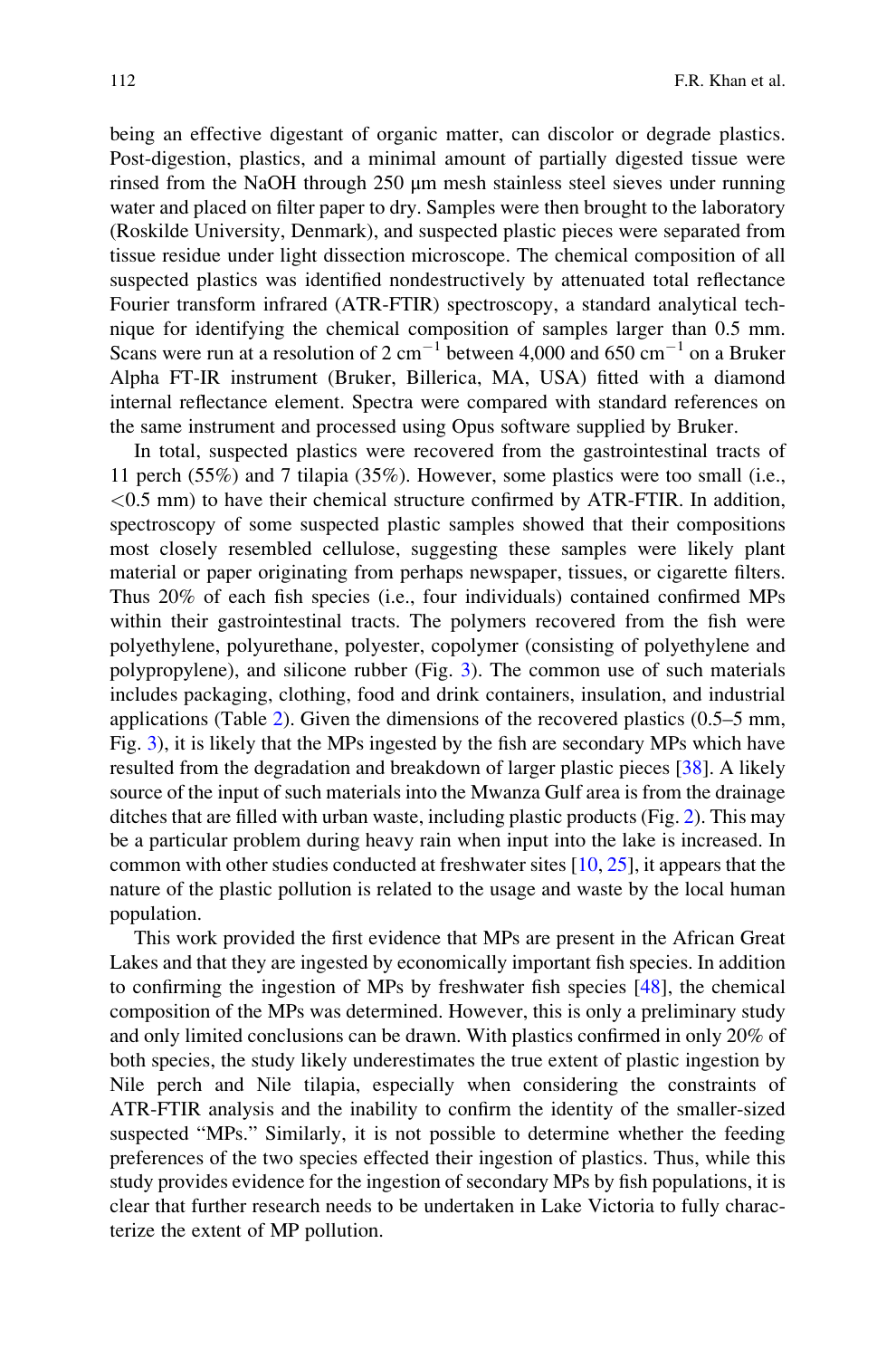<span id="page-13-0"></span>

Fig. 3 Variety of plastic debris recovered from Nile perch and Nile tilapia. Images (a–e) are examples of the range of polymers isolated after NaOH digestion of the gastrointestinal tissue. In each case the identity of the polymer was confirmed by ATR-FTIR spectroscopy. Spectra attributed to silicone rubber (d) and polyethylene/polypropylene copolymer (e) debris are shown next to their respective plastic samples

<span id="page-13-1"></span>

|  |  | <b>Table 2</b> Polymers recovered from the gastrointestinal tracts of sampled fish and their common |  |  |  |  |
|--|--|-----------------------------------------------------------------------------------------------------|--|--|--|--|
|  |  | uses and potential source of plastic pollution in Lake Victoria                                     |  |  |  |  |

| Polymer                      | Common uses and potential sources                       |  |  |  |
|------------------------------|---------------------------------------------------------|--|--|--|
| PE/PP copolymer <sup>a</sup> | Packaging, carrier bags                                 |  |  |  |
| Polyethylene                 | Carrier bags, food wrappers, beverage bottles           |  |  |  |
| Polyester                    | Beverage bottles, textile (clothing, carpets, curtains) |  |  |  |
| Polyurethane                 | Insulation, sealants, packaging                         |  |  |  |
| Silicone rubber              | Industrial sealants. O-rings, molds, food storage       |  |  |  |

<sup>a</sup>PE (polyethylene)/PP (polypropylene)

# 3.3 Plastics and MPs in Lake Victoria

Together these two cases provide compelling evidence that plastic debris in the Tanzanian waters of Lake Victoria is subject to degradation and the products of that breakdown are available for ingestion by resident piscine populations. While Ngupula et al. [\[16](#page-21-3)] found fishing to be the predominant source of debris, the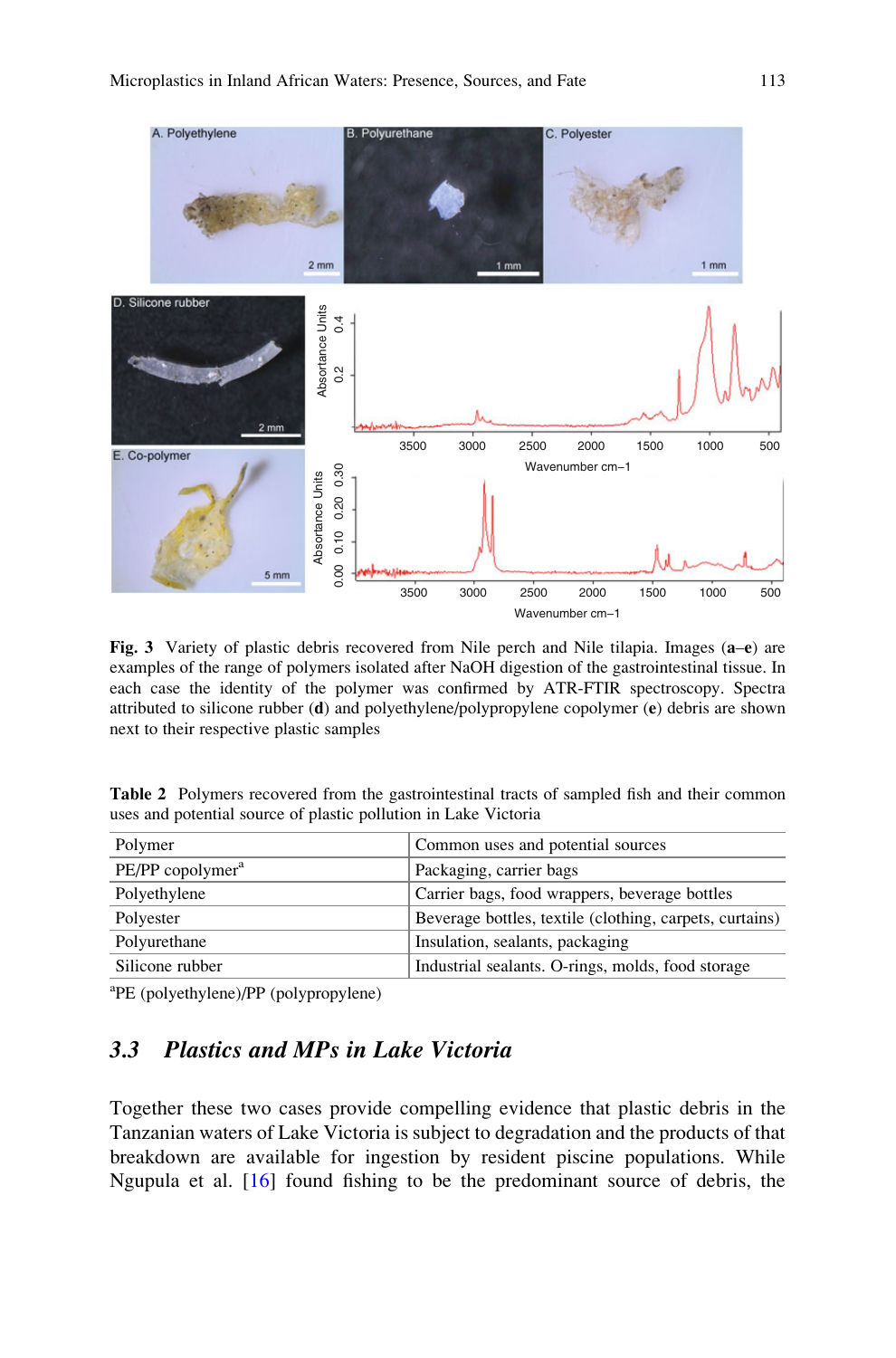identification of different polymers from the fish intestinal tracts suggests a wider range of inputs related to urban waste [\[17](#page-21-4)].

The consequence of plastic debris and MPs in the lake ecosystem requires further research. Other types of solid waste, such as those originating from paper production and agriculture, were found to interfere with the distribution of macroinvertebrate communities in the Kenyan waters of Lake Victoria [\[52](#page-22-17)]. Future investigations could also consider the trophic transfer of MPs through the freshwater food chain, particularly in the case of Nile perch which are known to feed on smaller fish (haplochromine cichlids) and gastropods, as well as any potential "vector effect" that facilitates the movement of adhered contaminants through the food chain [[53\]](#page-23-0). These are important aspects to study primarily because the top predators in these food chains are the local residents that ultimately consume the fish.

Given the existing population density surrounding Lake Victoria and its estimated growth, the prevalence of plastic debris and subsequently MPs is also likely to increase. The reliance on the lake as a resource means that any potential impacts of MPs on the ecosystem and biota need to be researched, assessed, and, if possible, mitigated. However, research activities should not be confined only to Lake Victoria. A number of African freshwater bodies are just as likely or even more likely to be impacted by MP pollution. Potentially, the main message to be taken from these case studies is the relative simplicity by which they were accomplished. In particular, the purchase of fish from market and subsequent dissections required little specialist scientific equipment and could be replicated in other locations. In the following section, we consider the current challenges to MP research and mitigation in Africa and discuss future research needs.

#### 4 Current Challenges and Future Research Needs

With only two case studies available to highlight plastic and MP pollution in African waters, the most obvious challenge and research need is the lack of data. More studies are urgently required to assess the extent of MP pollution in African freshwaters, as well as their sources and their fate. However, let us assume that this lack of data does not indicate that MPs are not present in the environment and that further research would describe their presence. In this case, the more immediate challenges may be how to mitigate MP pollution rather than just report it. We argue that effective waste management, increased public awareness, and political will are all necessary to avoid deleterious impacts. However, it is the combination of these factors rather than each one in isolation that is likely to affect change.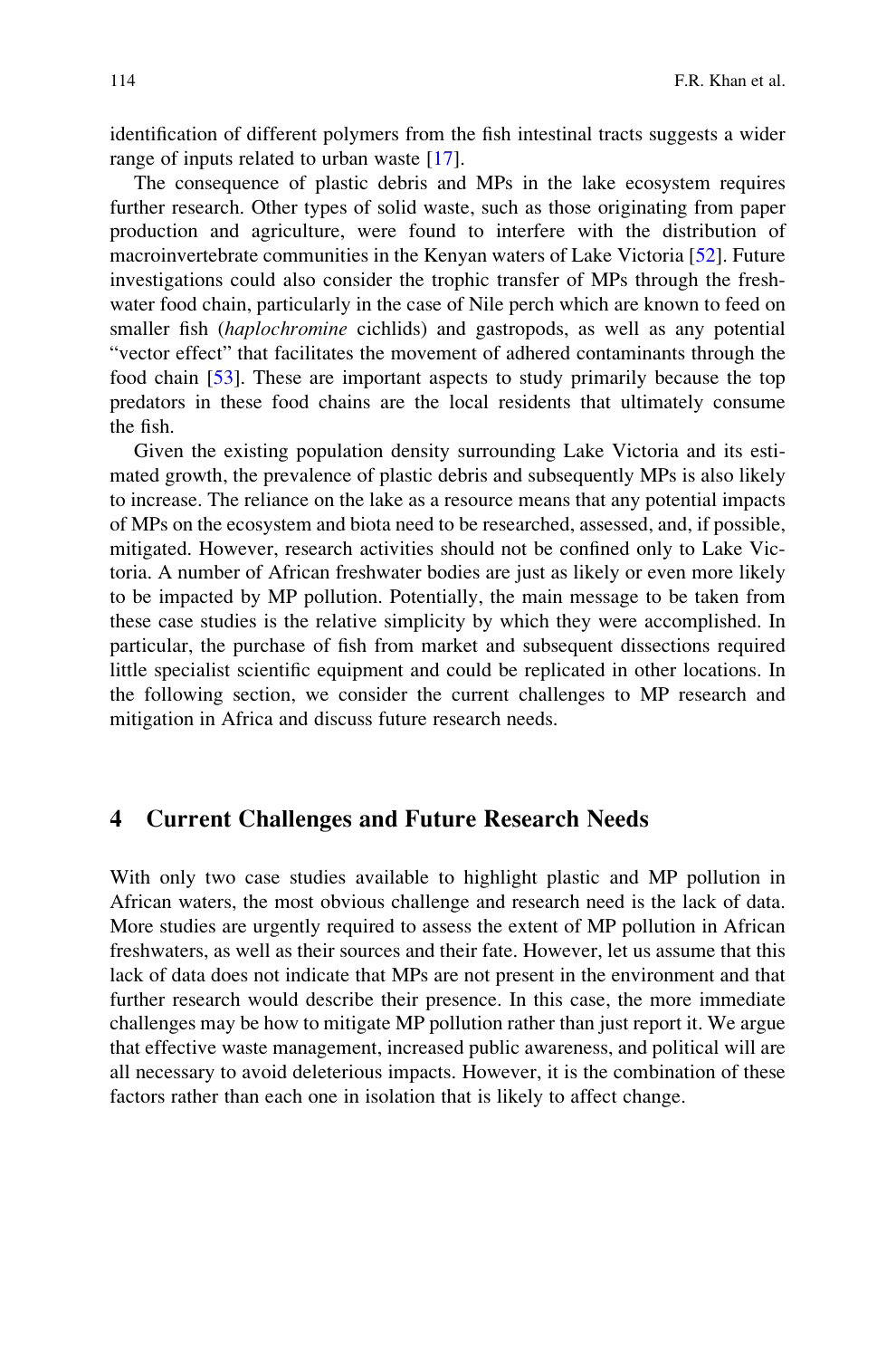### 4.1 Current Challenges

#### 4.1.1 Waste Management

Unlike most developed nations where plastic waste is often separated from other wastes prior to disposal [[54\]](#page-23-1), the management of solid wastes in many developing countries can be considered as problematic often due to inappropriate technology and infrastructure [\[55](#page-23-2)]. Thus while a significant proportion of plastics in developed countries are collected and recycled [[6\]](#page-20-5), in most African countries, even in the presence of reuse and/or recycling practices, effective plastic waste management often lacks a legal foundation [\[24](#page-21-11)]. This results in urban and industrial wastes in developing countries being sent to disposal sites or dumped as mixed bulks [\[56](#page-23-3)]. This type of dumping of refuse has been documented as a major cause of pollution in African waters and is a recognized source for MP pollution (e.g., Fig. [2](#page-11-0)b).

In order to improve waste management practices, sustainable approaches should be a priority. Examples of these approaches could include establishing permanent recycling stations or working with communities to promote recycling and change their perception of plastic from disposable single-use items. However, such approaches require time and effort, and moreover do necessarily have an impact on the current level of plastic waste in the inland water bodies. Following the characterization of plastic litter in Mongolia's Lake Hovsgol, local plans to regulate waste management and reduce waste production were suggested [\[25\]](#page-21-12). Based on the analyses and observations made in the two case studies presented in this chapter, similar proposals could certainly be made for this affected area and potentially implemented in other areas, following appropriate initial data collection and analysis.

One methodology that has been proposed for quickly assessing the impact of waste in the environment is the rapid environmental assessment (REA). The method involves scoring the abundances of key indicator species and the magnitude of environmental pressures concurrently on the same logarithmic assessment scale [\[57](#page-23-4)]. High pressure scores coupled with decreases in biological abundances indicate that urgent action is mediated. REAs were used to assess potential impacts and threats in the coastal region of Kerkennah, Tunisia. Solid waste densities, including plastics, were ranked with high scores, indicating the need for action, but scores for other pressures and biological abundance decreases were not determined to be high enough for remediation actions to take place. In this example the authors suggested that beach rubbish and coastal debris should be cleaned up, but further action was not needed at the present time [\[57](#page-23-4)]. While the REA approach demands a certain level of taxonomic knowledge, this is not prohibitory for the involvement of "nonexperts" as the focus is taxonomic breadth rather than depth (i.e., broadscale). In Kerkennah, the training of team members without specific taxonomic or technical expertise was achieved via a 1–2 h PowerPoint presentation followed by trial REAs. Following training, assessment at each site was typically conducted in approximately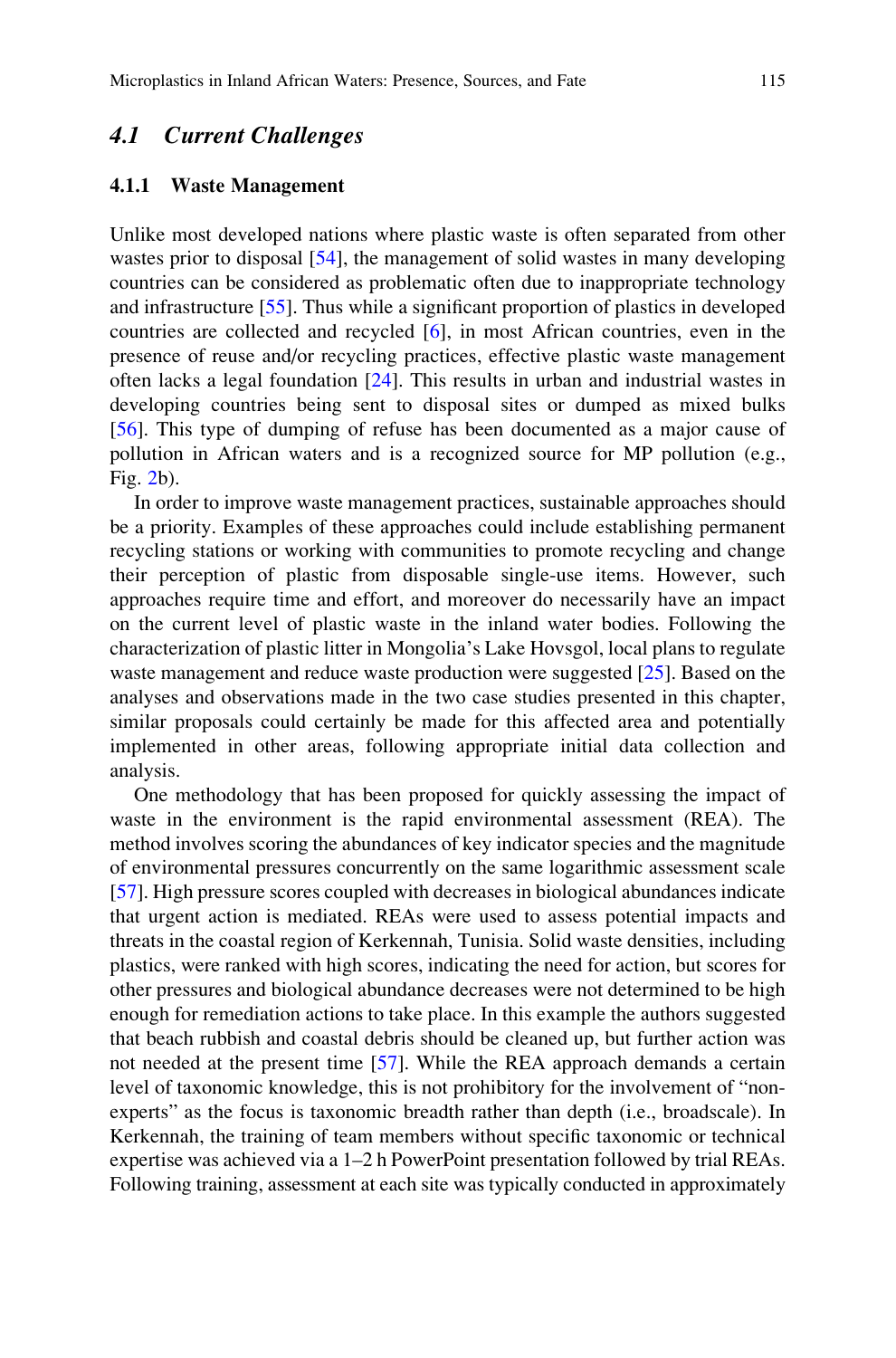1h[[57](#page-23-4)]. While REAs capture low-resolution data, they do provide a means of grading levels of management urgency and response. Moreover, the surveyors need not be experts and could be sourced from the local community within a program set by the municipality or regional government – although such action requires political will and public awareness (as discussed in the following sections). Thus REAs with criteria (pressures and species indicators) tailored for site-specific thresholds could become a valuable tool in determining which African freshwater locations require remediation from MP pollution.

#### 4.1.2 Political Will and Governance

Most of African freshwater bodies are transboundary (see Table [1\)](#page-5-0), and therefore their management requires cooperation and effective, coherent regional environmental policies [[58\]](#page-23-5). However, the management of most African transboundary lakes and rivers ecosystems is largely compromised by conflicting political standings among the riparian countries [[59\]](#page-23-6). A good example of this is Lake Victoria which is shared by Tanzania, Kenya, and Uganda. Its management has been challenging due to a lack of good cooperation and harmonized policies mainly following the collapse of East African Community of 1977. Despite its reformation, there are still country-specific political issues hindering the management of the lake. This is also the case for other African Great Lakes like Lake Tanganyika and Lake Malawi. However, when policies, conventions, and cooperations do occur, the major focus is often on how natural resources can be shared [\[60](#page-23-7)], rather than the control of pollutants. Thus, at an international level, the political will to combat issues like MP pollution is not strong and is equally problematic at the local level. In most African countries, MP pollution is not recognized as emergent issue of concern, although the efforts to levy, reduce, and ban the use of plastic bags  $[26, 27]$  $[26, 27]$  $[26, 27]$  $[26, 27]$  $[26, 27]$ would suggest that the plastic issue is not entirely ignored.

It is perhaps stereotypical to consider, but in many African nations, the challenges faced are greater than MP pollution – war, famine, literacy rate, infrastructure, clean drinking water, poverty, and corruption [[61\]](#page-23-8). Moreover, most African countries have insufficient budgets from which to plan and execute governmental projects including research activities. A number of countries receive financial aid, and under these circumstances, and understandably, the study of MP pollution is not of the highest priority. Based on this, the current financial challenges of working with MPs in African waters may not be solved by local budgets but rather by bringing together different stakeholders (i.e., local community, local and national governments, NGOs, researchers), in order to first collect data, evaluate steps forward, and implement effective measure to halt MP pollution.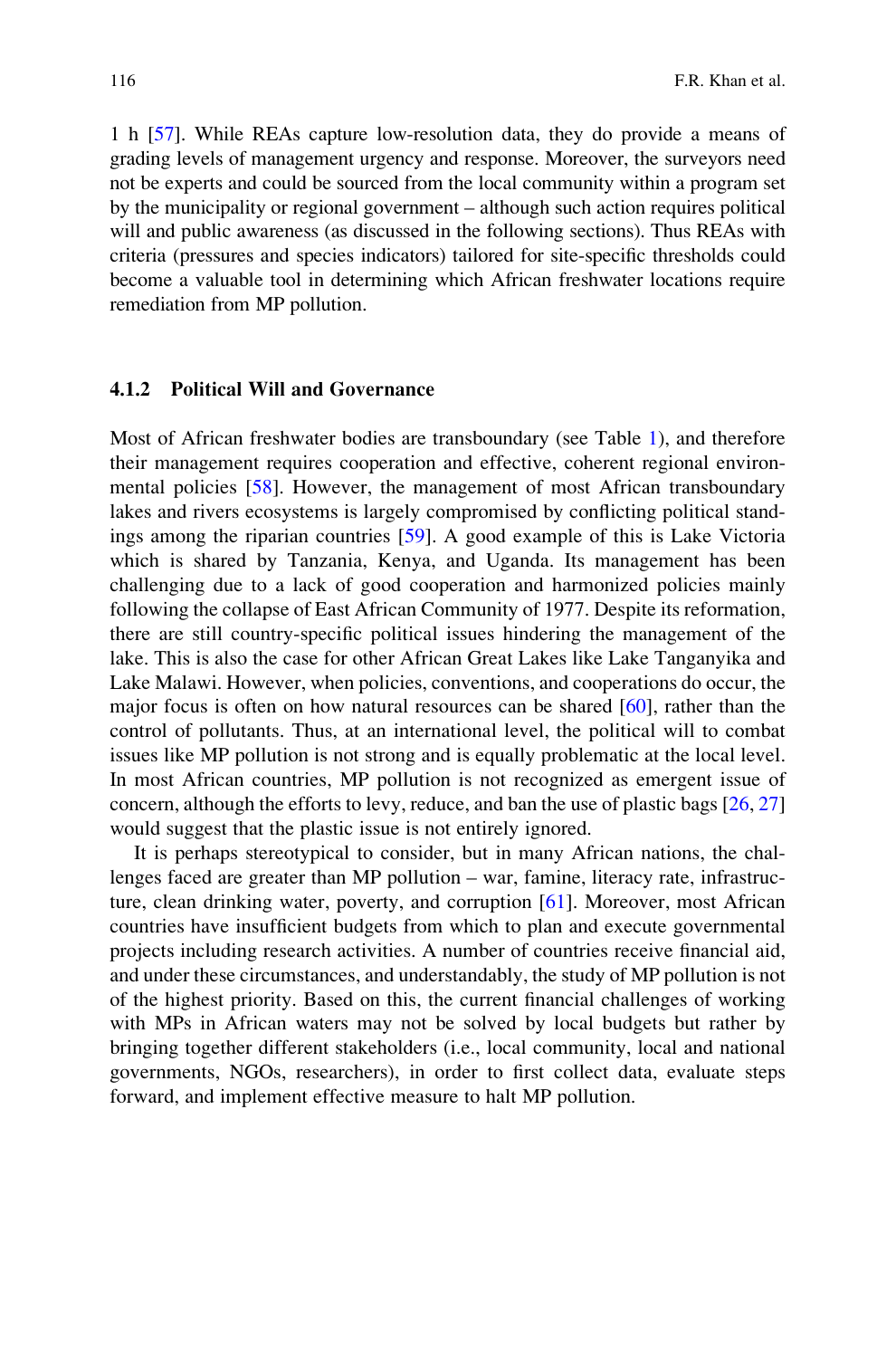#### 4.1.3 Public Awareness

The role of the general public through awareness and active involvement (i.e., citizen science) is discussed in detail elsewhere in this book, both with an historical overview and specifics related to MP pollution (see Syberg et al. this volume [\[62](#page-23-9)]). Briefly it could be suggested that in comparison to other environmental issues, the public has been invaluable in assessing the magnitude of plastics and MP pollution through volunteer beach cleanups and surveys that provide data for monitoring programmers, as well as carrying out the practical task of removing beach litter. In the USA most information regarding the abundance and distribution of beach debris has been derived from volunteer beach cleaning efforts [[63\]](#page-23-10), and such public involvement is also occurring elsewhere. Public collaboration with scientific research has taken place in a number of locations worldwide, for instance, the collection of marine litter in the Firth of Forth, Scotland [\[64](#page-23-11)], collection of beach debris along the coast of southeast Chile [[65\]](#page-23-12), and many volunteers mobilized for beach surveys in South Africa [\[66](#page-23-13)]. However, to the best of our knowledge, such public-involving initiatives have not been attempted in areas surrounding African freshwaters. Part of this problem may be, as has been discussed, a scarcity of information regarding the scale of potential MP pollution, which results in a lack of funding and a lack of awareness.

As discussed, funding for environmental issues may not be the highest priority in most African countries, but NGOs which could collaboratively work with various public sectors have paid little or no attention in raising public awareness in the issue of plastic waste management [\[67](#page-23-14)]. Similarly, the opportunities for 3Rs (reduce, reuse, and recycle) are not well explored and advocated in developing countries [\[68](#page-23-15)]. It has been suggested that improved education on the issues of waste management in developing countries, and the preparation and training of environmental professionals and technicians, could be the way forward. Some developing countries have reported positive effects from investing in education, such as citizens assuming responsibility and higher status of waste workers, which have resulted in cleaner cities [[68\]](#page-23-15). Such programs would potentially have similar results in urbanized regions around African freshwaters, and the downstream effect of cleaner cities would be less urban waste from which to produce MPs. But as mentioned earlier in this section, the increase of awareness and education of the population must be coupled with an increase in effective waste management and ultimately coherent regional political action.

# 4.2 Future Research Needs

To discuss the future research needs, we revisit the themes of this chapter – presence, sources, and fate of MPs in African inland waters. As mentioned several times, there is a dearth of information regarding the prevalence of MPs within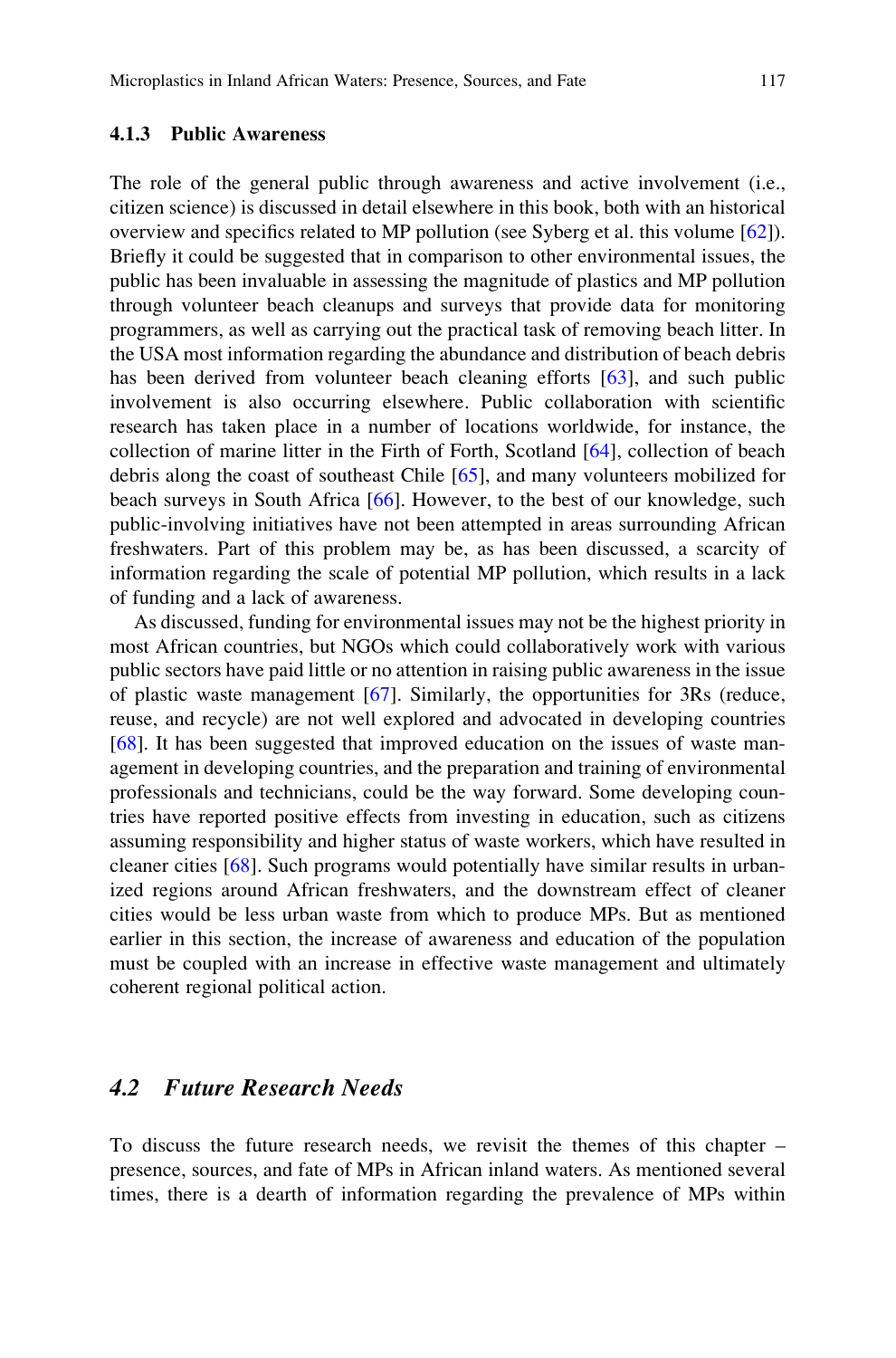Africa's freshwaters. Filling this knowledge gap must therefore be the highest priority and an absolute necessity to further understandings of sources and fate. The two studies described in detail in this chapter have been conducted in the same region and found that the sources of plastic (and MP) pollution were linked to urban refuse and fishing activities. This echoes the findings of studies in other freshwater areas, where type of plastic and MPs reflect the usages and anthropogenic inputs of the local populations  $[10, 13, 25]$  $[10, 13, 25]$  $[10, 13, 25]$  $[10, 13, 25]$  $[10, 13, 25]$  $[10, 13, 25]$ . The population of Mwanza is estimated to be 1.12 million people by 2020 (Table [1\)](#page-5-0), and while not an insignificant number, this is by no means the largest urban center close to a freshwater body. We, therefore, suggest likely candidates for future research are locations with high population densities.

The River Nile flows through a number of heavily populated cities, most notably, Khartoum in Sudan (almost six million inhabitants estimated by 2020), Alexandria (5.23 million), and, of course, Cairo (20.57 million) (Fig. [1](#page-4-0), Table [1\)](#page-5-0). While MPs have not been described in the Nile, other pollutants (i.e., trace metals Cd, Cr, Cu, Fe, Hg, Mn, Pb, and Zn) were found in the abiotic compartments and the tissues of resident fish populations [[18\]](#page-21-5). It is worth noting that MPs have been shown to adsorb trace metals in the environment [[69,](#page-23-16) [70](#page-23-17)], and within the laboratory, polyethylene MPs were shown to alter the bioavailability and uptake of Ag to freshwater zebra fish [[71\]](#page-23-18). The River Congo similarly flows through densely populated cities, notably Kinshasa (14.12 million inhabitants) and Brazzaville (2.21 million), and these waters would also be suspected of having MPs present. Elevated trace metal concentrations in Congo sediments were found in the vicinity of urban runoff and domestic and industrial wastewater discharge into the river basin [\[72](#page-23-19)]. It would seem obvious to expect MPs to be present alongside other pollutants of urban origin in both these rivers.

How to determine the prevalence of MPs requires thought, and there are various sampling techniques to assess MP abundances to consider: (1) shoreline combing, (2) sediment sampling, (3) water trawls, (4) observational surveys, and (5) biological sampling. In different locations, some may be more or less relevant based on practical (the availability of personnel and equipment) and economic factors (i.e., funding). In our study (Case Study II [[17](#page-21-4)]), reporting the presence of MPs in Lake Victoria, biological sampling was considered to be the most suitable technique as it required little specialist field equipment (i.e., mantra trawls or trawl nets), and the laboratory apparatus required to digest gastrointestinal tracts is relatively common. Additionally, the study was inexpensive as fish were purchased from the local market and the research could be conducted within a short space of time. However, it is necessary to select suitable biological indictors. Nonselective feeders provide a better reflection of MPs in the environment [\[32](#page-21-19), [36\]](#page-22-3). For instance, the omnivorous fish, Nile tilapia, was used in Lake Victoria, and water-filtering mussels (Mytilus edulis) and sediment-dwelling lugworms (Arenicola marina) have been shown to take up MPs from their respective environments [[73\]](#page-24-0). Studies such as the one we conducted in Lake Victoria only present a "snapshot" of MP pollution, and longitudinal studies are required to describe temporal and spatial differences. Where possible, a combination of techniques may be more advisable particularly to present a complete picture of MPs in the environment. However, with the current lack of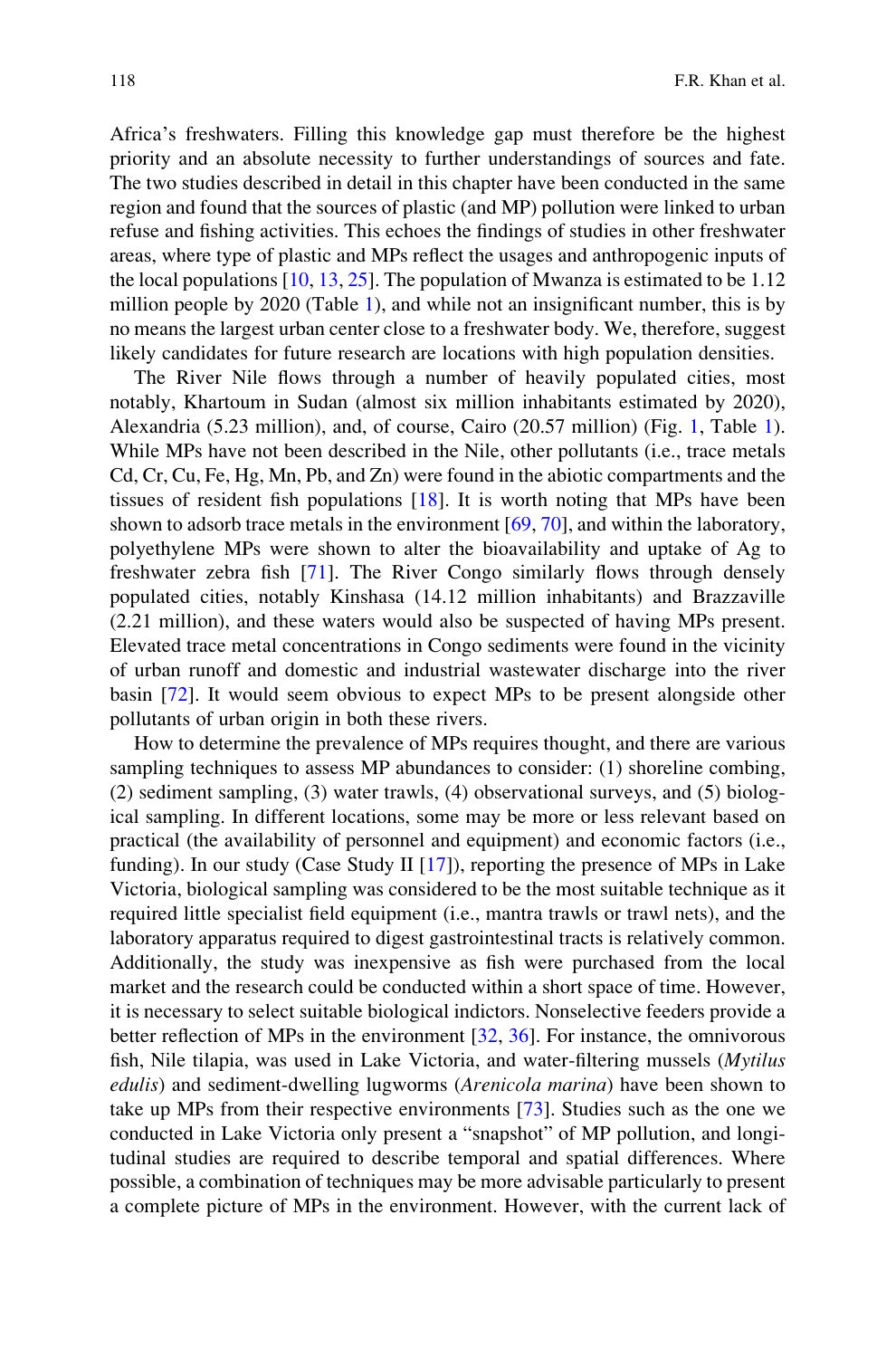information, reporting the presence of MPs from any compartment of African freshwater systems would be a welcome addition to the literature.

As described by Wagner et al. [\[8](#page-20-7)], information on the fate of MPs in freshwaters is scarce, if not absent. Some common questions that need to be addressed in all freshwaters and are still outstanding in marine waters include (1) the behavior of MPs in environment – how they distribute and where they settle;  $(2)$  interactions with biota, such as rates of excretion, accumulation, and infiltration in tissue; (3) effects of MP exposure in order to determine environmental hazard; and (4) interaction between MPs and other pollutants, the so-called vector effect. Such considerations are as important in African freshwaters as elsewhere, but as in most locations, regional concerns are also noted. As degradation rates of MPs are influenced by the amount and strength of UV radiation [[74\]](#page-24-1), MPs in African freshwaters, largely located in the tropics, are likely to be degraded faster than in more temperate conditions as reactions, such as photolysis, thermo-oxidation, and photooxidation, are accelerated in strong UV light [[74,](#page-24-1) [75](#page-24-2)]. Degradation rates for MPs under these conditions and how this affects the aforementioned questions of distribution, biotic interactions, interactions with waterborne chemicals, and vector interactions should be determined.

In order to prevent and mitigate deleterious effects, the challenges of MP pollution cannot be dealt with by solely focusing on their presence and impacts in the environment, but rather investigation of the entire chain from production to disposal is mandatory [[76](#page-24-3)]. Thus questions of fate must be integrated into the requirement to report the presence and understand the sources. We recommend the following focus areas to assess the current state of MPs in African inland waters:

- 1. Establishing a more complete picture of MP pollution in African freshwaters with the prioritization of locations with dense urban populations
- 2. Environmental monitoring programs that encompass water, sediment, and biota sampling and that consider spatial and temporal distributions
- 3. Life cycle assessments of plastics that consider production through disposal and fate in the environment
- 4. Interactions between MPs and (a) environmental factors, (b) other pollutants, and (c) resident biota

## 5 Conclusions

Knowledge regarding the presence, sources, and fate of MPs in freshwaters is being gathered apace in different parts of the world, but this information is currently lacking in Africa. Owing to the human pressures that increased urbanization has placed on many inland rivers and lakes, in combination with ineffective waste management and a general lack of awareness (although there are some notable exceptions, e.g., plastic bag bans), the potential for MP pollution is great.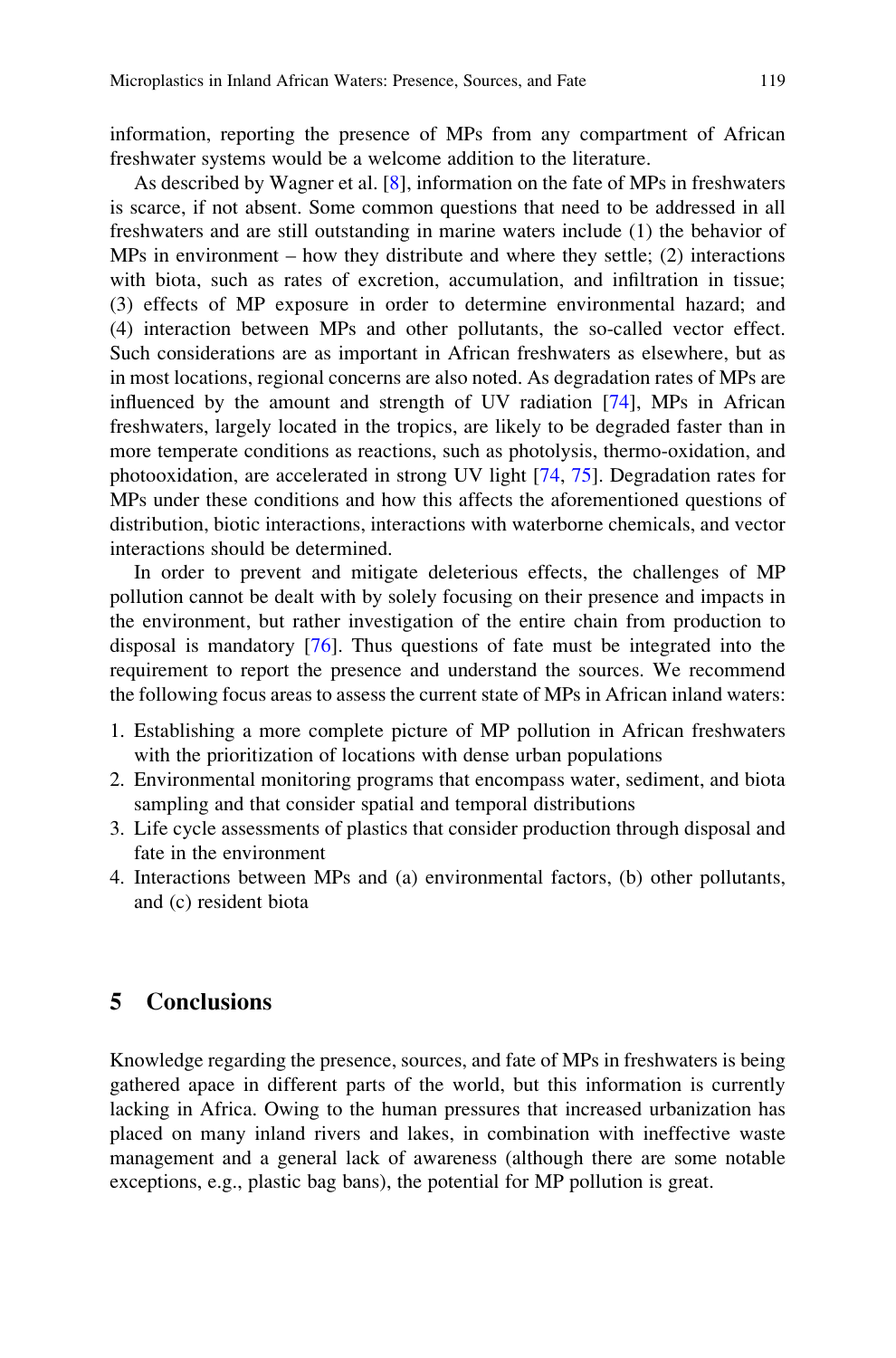The question then becomes, not if MPs are present, but where and how to sample them. The marine and estuarine research conducted in South Africa provides a potential guide via beach combing, water and sediment collection, and biological sampling. However, such efforts may be difficult in the absence of personnel, apparatus, and, of course, funding. Thus, the study of Biginagwa et al. [[16\]](#page-21-3), exemplified in Case Study II, in which MPs were extracted and identified from suitable biological indicators that inhabit the urbanized catchment area is offered as a model for research in other areas that can be conducted in a cost- and timeeffective manner.

The confirmation of MPs is only the first step, albeit necessary for further understanding of sources and fate. Mitigating the effects of MPs requires the coming together of numerous interested stakeholders, not least the local populations. In the place where our species first evolved, it now falls on the current generation to preserve Africa's freshwaters for the future.

## <span id="page-20-0"></span>References

- 1. Oppenheimer S (2012) Out-of-Africa, the peopling of continents and islands: tracing uniparental gene trees across the map. Philos Trans R Soc B Biol Sci 367:770–784. doi:[10.1098/](https://doi.org/10.1098/rstb.2011.0306) [rstb.2011.0306](https://doi.org/10.1098/rstb.2011.0306)
- <span id="page-20-2"></span><span id="page-20-1"></span>2. Oppenheimer S (2009) The great arc of dispersal of modern humans: Africa to Australia. Quat Int 202:2–13. doi[:10.1016/j.quaint.2008.05.015](https://doi.org/10.1016/j.quaint.2008.05.015)
- <span id="page-20-3"></span>3. Crutzen PJ (2002) Geology of mankind. Nature 415:23. doi[:10.1038/415023a](https://doi.org/10.1038/415023a)
- 4. Steffen W, Crutzen J, McNeill JR (2007) The Anthropocene: are humans now overwhelming the great forces of nature? Ambio 36:614–621. doi:[10.1579/0044-7447\(2007\)36\[614:](https://doi.org/10.1579/0044-7447(2007)36[614:TAAHNO]2.0.CO;2) [TAAHNO\]2.0.CO;2](https://doi.org/10.1579/0044-7447(2007)36[614:TAAHNO]2.0.CO;2)
- <span id="page-20-4"></span>5. Zalasiewicz J, Williams M, Haywood A, Ellis M (2011) The anthropocene: a new epoch of geological time? Philos Trans A Math Phys Eng Sci 369:835–841. doi[:10.1098/rsta.2010.0339](https://doi.org/10.1098/rsta.2010.0339)
- <span id="page-20-6"></span><span id="page-20-5"></span>6. Hopewell J, Dvorak R, Kosior E (2009) Plastics recycling: challenges and opportunities. Philos Trans R Soc B Biol Sci 364:2115–2126. doi[:10.1098/rstb.2008.0311](https://doi.org/10.1098/rstb.2008.0311)
- 7. Wright SL, Thompson RC, Galloway TS (2013) The physical impacts of microplastics on marine organisms: a review. Environ Pollut 178:483–492. doi:[10.1016/j.envpol.2013.02.031](https://doi.org/10.1016/j.envpol.2013.02.031)
- <span id="page-20-7"></span>8. Wagner M, Scherer C, Alvarez-Muñoz D, Brennholt N, Bourrain X, Buchinger S, Fries E, Grosbois C, Klasmeier J, Marti T, Rodriguez-Mozaz S, Urbatzka R, Vethaak A, Winther-Nielsen M, Reifferscheid G (2014) Microplastics in freshwater ecosystems: what we know and what we need to know. Environ Sci Eur 26:12. doi[:10.1186/s12302-014-0012-7](https://doi.org/10.1186/s12302-014-0012-7)
- <span id="page-20-8"></span>9. Eerkes-Medrano D, Thompson RC, Aldridge DC (2015) Microplastics in freshwater systems: a review of the emerging threats, identification of knowledge gaps and prioritisation of research needs. Water Res 75:63–82. doi[:10.1016/j.watres.2015.02.012](https://doi.org/10.1016/j.watres.2015.02.012)
- <span id="page-20-9"></span>10. Eriksen M, Mason S, Wilson S, Box C, Zellers A, Edwards W, Farley H, Amato S (2013) Microplastic pollution in the surface waters of the Laurentian Great Lakes. Mar Pollut Bull 77: 177–182. doi[:10.1016/j.marpolbul.2013.10.007](https://doi.org/10.1016/j.marpolbul.2013.10.007)
- <span id="page-20-10"></span>11. Faure F, Corbaz M, Baecher H, de Alencastro L (2012) Pollution due to plastics and microplastics in Lake Geneva and in the Mediterranean Sea. Arch Sci 65:157–164
- <span id="page-20-11"></span>12. Imhof HK, Ivleva NP, Schmid J, Niessner R, Laforsch C (2013) Contamination of beach sediments of a subalpine lake with microplastic particles. Curr Biol 23:R867–R868. doi[:10.1016/j.](https://doi.org/10.1016/j.cub.2013.09.001) [cub.2013.09.001](https://doi.org/10.1016/j.cub.2013.09.001)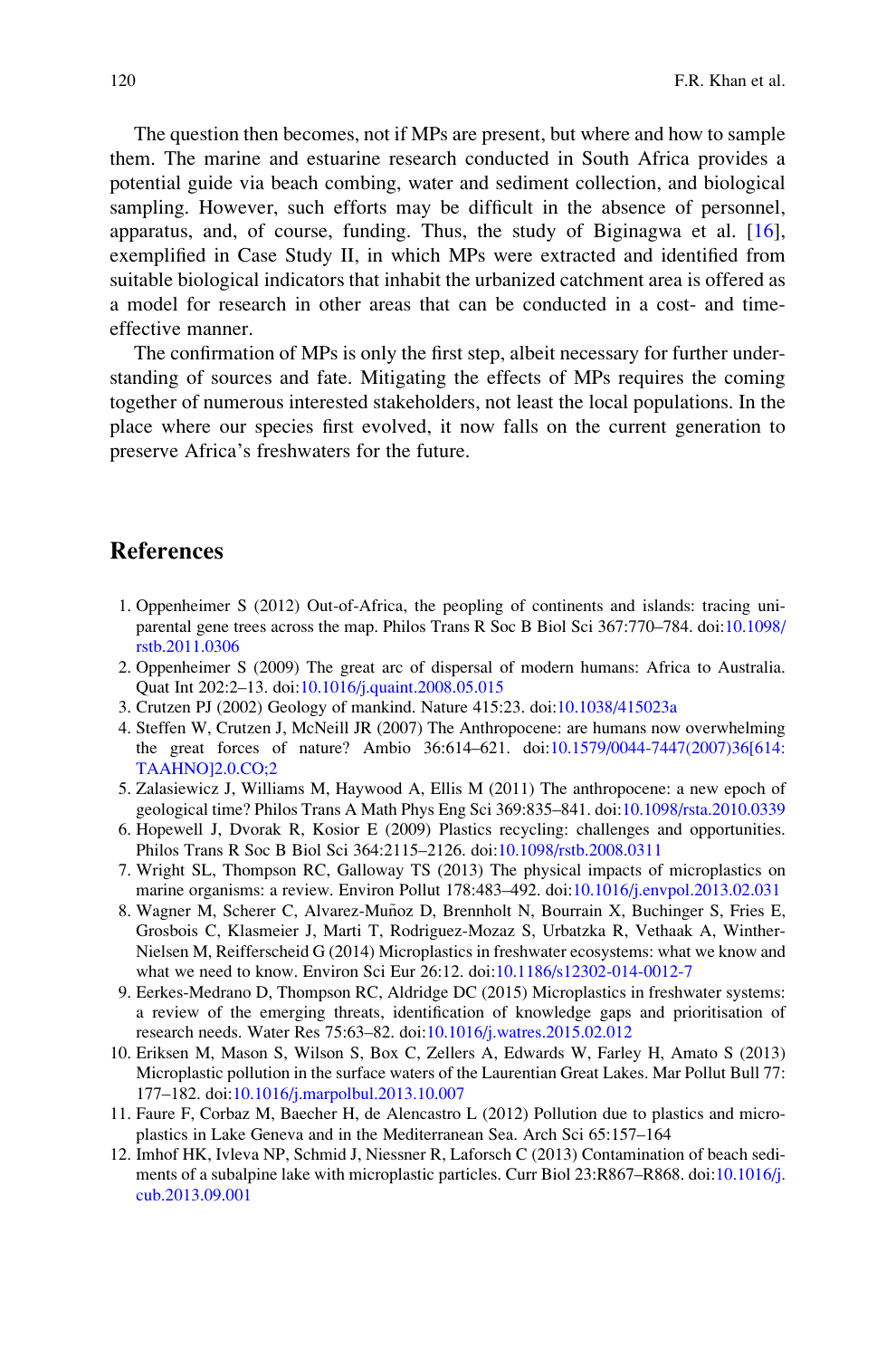- <span id="page-21-0"></span>13. Morritt D, Stefanoudis PV, Pearce D, Crimmen OA, Clark PF (2014) Plastic in the Thames: a river runs through it. Mar Pollut Bull 78:196–200. doi:[10.1016/j.marpolbul.2013.10.035](https://doi.org/10.1016/j.marpolbul.2013.10.035)
- <span id="page-21-1"></span>14. Dris R, Gasperi J, Rocher V, Saad M, Renault N, Tassin B (2015) Microplastic contamination in an urban area: a case study in Greater Paris. Environ Chem 12:592–599. doi:[10.1071/](https://doi.org/10.1071/EN14167) [EN14167](https://doi.org/10.1071/EN14167)
- <span id="page-21-2"></span>15. Lechner A, Ramler D (2015) The discharge of certain amounts of industrial microplastic from a production plant into the River Danube is permitted by the Austrian legislation. Environ Pollut 200:159–160. doi:[10.1016/j.envpol.2015.02.019](https://doi.org/10.1016/j.envpol.2015.02.019)
- <span id="page-21-3"></span>16. Ngupula GW, Kayanda RJ, Mashafi CA (2014) Abundance, composition and distribution of solid wastes in the Tanzanian waters of Lake Victoria. Afr J Aquat Sci 39:229–232. doi:[10.](https://doi.org/10.2989/16085914.2014.924898) [2989/16085914.2014.924898](https://doi.org/10.2989/16085914.2014.924898)
- <span id="page-21-4"></span>17. Biginagwa FJ, Mayoma BS, Shashoua Y, Syberg K, Khan FR (2016) First evidence of microplastics in the African Great Lakes: recovery from Lake Victoria Nile perch and Nile tilapia. J Great Lakes Res 42:146–149. doi:[10.1016/j.jglr.2015.10.012](https://doi.org/10.1016/j.jglr.2015.10.012)
- <span id="page-21-5"></span>18. Osman AGM, Kloas W (2010) Water quality and heavy metal monitoring in water, sediments, and tissues of the African Catfish Clarias gariepinus (Burchell, 1822) from the River Nile, Egypt. J Environ Prot (Irvine, Calif) 1:389–400. doi[:10.4236/jep.2010.14045](https://doi.org/10.4236/jep.2010.14045)
- <span id="page-21-6"></span>19. United Nations, Department of Economic and Social Affairs PD (2014) No Title. In: World Urban. Prospect. 2014 Revis. Cust. data Acquir. via website. <https://esa.un.org/unpd/wup/>
- <span id="page-21-7"></span>20. Okot-Okumu J (2012) Solid Waste Management in African cities – East Africa. INTECH Open Access Publisher, pp 3–20
- <span id="page-21-8"></span>21. Barrios S, Bertinelli L, Strobl E (2006) Climatic change and rural-urban migration: the case of sub-Saharan Africa. J Urban Econ 60:357–371. doi:[10.1016/j.jue.2006.04.005](https://doi.org/10.1016/j.jue.2006.04.005)
- <span id="page-21-9"></span>22. Henry RK, Yongsheng Z, Jun D (2006) Municipal solid waste management challenges in developing countries – Kenyan case study. Waste Manag 26:92–100. doi[:10.1016/j.wasman.](https://doi.org/10.1016/j.wasman.2005.03.007) [2005.03.007](https://doi.org/10.1016/j.wasman.2005.03.007)
- <span id="page-21-10"></span>23. Parrot L, Sotamenou J, Dia BK (2009) Municipal solid waste management in Africa: strategies and livelihoods in Yaoundé, Cameroon. Waste Manag 29:986–995. doi[:10.1016/j.](https://doi.org/10.1016/j.wasman.2008.05.005) [wasman.2008.05.005](https://doi.org/10.1016/j.wasman.2008.05.005)
- <span id="page-21-11"></span>24. Lederer J, Ongatai A, Odeda D, Rashid H, Otim S, Nabaasa M (2015) The generation of stakeholder's knowledge for solid waste management planning through action research: a case study from Busia, Uganda. Habitat Int 50:99–109. doi[:10.1016/j.habitatint.2015.08.015](https://doi.org/10.1016/j.habitatint.2015.08.015)
- <span id="page-21-12"></span>25. Free CM, Jensen OP, Mason SA, Eriksen M, Williamson NJ, Boldgiv B (2014) High-levels of microplastic pollution in a large, remote, mountain lake. Mar Pollut Bull 85:156–163. doi:[10.](https://doi.org/10.1016/j.marpolbul.2014.06.001) [1016/j.marpolbul.2014.06.001](https://doi.org/10.1016/j.marpolbul.2014.06.001)
- <span id="page-21-13"></span>26. Njeru J (2006) The urban political ecology of plastic bag waste problem in Nairobi, Kenya. Geoforum 37:1046–1058. doi:[10.1016/j.geoforum.2006.03.003](https://doi.org/10.1016/j.geoforum.2006.03.003)
- <span id="page-21-14"></span>27. Clapp J, Swanston L (2009) Doing away with plastic shopping bags: international patterns of norm emergence and policy implementation. Environ Polit 18:315–332. doi:[10.1080/](https://doi.org/10.1080/09644010902823717) [09644010902823717](https://doi.org/10.1080/09644010902823717)
- <span id="page-21-15"></span>28. Dikgang J, Leiman A, Visser M (2012) Resources, conservation and recycling analysis of the plastic-bag levy in South Africa. Resour Conserv Recycl 66:59–65. doi[:10.1016/j.resconrec.](https://doi.org/10.1016/j.resconrec.2012.06.009) [2012.06.009](https://doi.org/10.1016/j.resconrec.2012.06.009)
- <span id="page-21-16"></span>29. Ryan PG (1988) The characteristics and distribution of plastic particles at the sea-surface off the southwestern Cape Province, South Africa. Mar Environ Res 25:249–273. doi:[10.1016/](https://doi.org/10.1016/0141-1136(88)90015-3) [0141-1136\(88\)90015-3](https://doi.org/10.1016/0141-1136(88)90015-3)
- <span id="page-21-17"></span>30. Ryan PG, Moloney CL (1990) Plastic and other artefacts on South African beaches: temporal trends in abundance and composition. South African J Sci 86:450–452
- <span id="page-21-18"></span>31. Nel HA, Froneman PW (2015) A quantitative analysis of microplastic pollution along the south-eastern coastline of South Africa. Mar Pollut Bull 101:274–279. doi[:10.1016/j.](https://doi.org/10.1016/j.marpolbul.2015.09.043) [marpolbul.2015.09.043](https://doi.org/10.1016/j.marpolbul.2015.09.043)
- <span id="page-21-19"></span>32. Ryan PG (1987) The incidence and characteristics of plastic particles ingested by seabirds. Mar Environ Res 23(3):175–206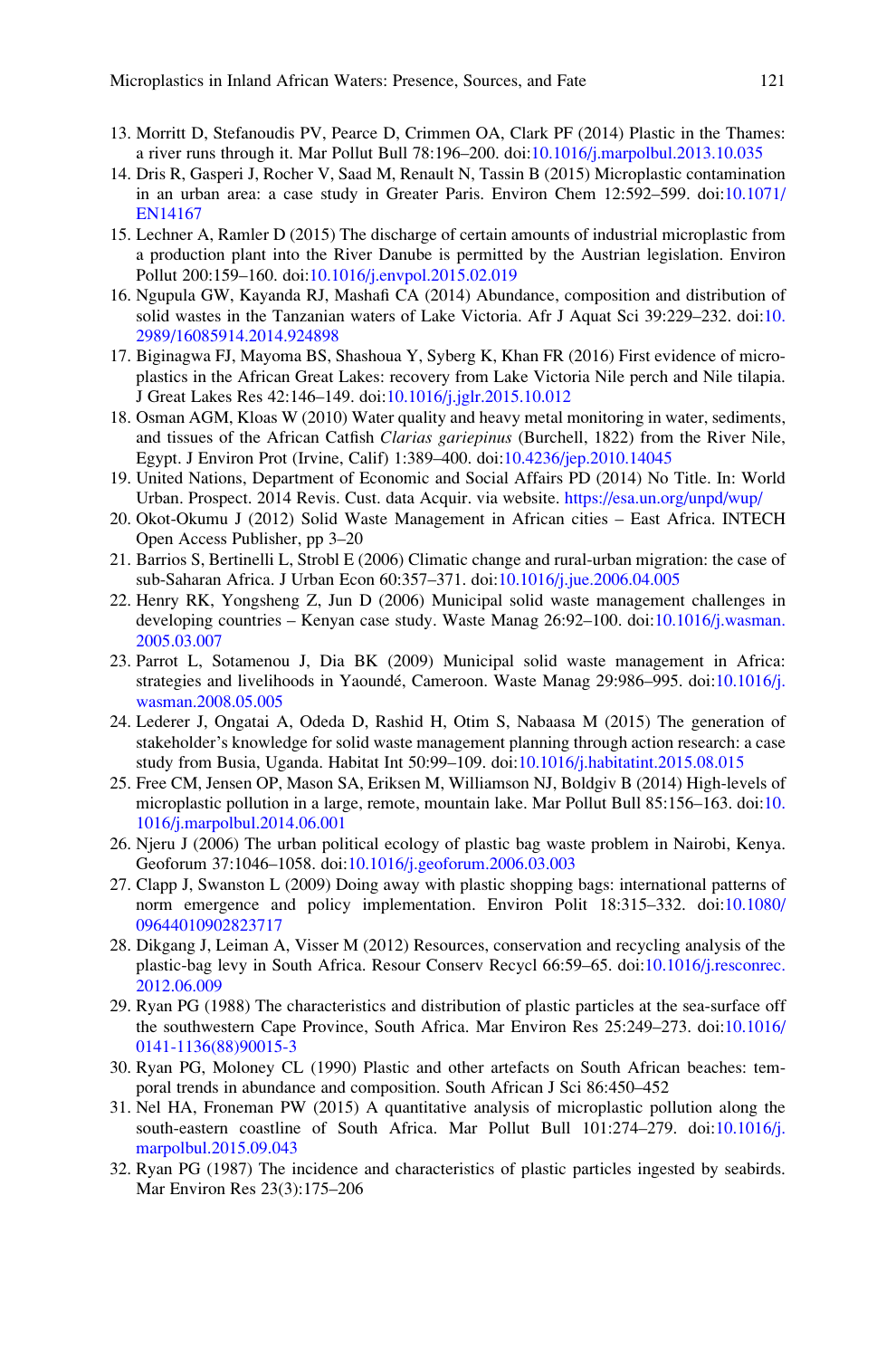- <span id="page-22-0"></span>33. Ryan PG (2008) Seabirds indicate changes in the composition of plastic litter in the Atlantic and south-western Indian Oceans. Mar Pollut Bull 56:1406–1409. doi[:10.1016/j.marpolbul.](https://doi.org/10.1016/j.marpolbul.2008.05.004) [2008.05.004](https://doi.org/10.1016/j.marpolbul.2008.05.004)
- <span id="page-22-1"></span>34. Dekiff JH, Remy D, Klasmeier J, Fries E (2014) Occurrence and spatial distribution of microplastics in sediments from Norderney. Environ Pollut 186:248–256. doi[:10.1016/j.](https://doi.org/10.1016/j.envpol.2013.11.019) [envpol.2013.11.019](https://doi.org/10.1016/j.envpol.2013.11.019)
- <span id="page-22-2"></span>35. Naidoo T, Glassom D, Smit AJ (2015) Plastic pollution in five urban estuaries of KwaZulu-Natal, South Africa. Mar Pollut Bull 101:473–480. doi:[10.1016/j.marpolbul.2015.09.044](https://doi.org/10.1016/j.marpolbul.2015.09.044)
- <span id="page-22-3"></span>36. Naidoo T, Smit A, Glassom D (2016) Plastic ingestion by estuarine mullet Mugil cephalus (Mugilidae) in an urban harbour, KwaZulu-Natal, South Africa. Afr J Mar Sci 2338:1–5. doi[:10.2989/1814232X.2016.1159616](https://doi.org/10.2989/1814232X.2016.1159616)
- <span id="page-22-4"></span>37. Jambeck JR, Geyer R, Wilcox C, Siegler TR, Perryman M, Andrady A, Narayan R, Law KL (2015) Plastic waste inputs from land into the ocean. Science (80) 347:768–771
- <span id="page-22-5"></span>38. Derraik JG (2002) The pollution of the marine environment by plastic debris: a review. Mar Pollut Bull 44:842–852. doi[:10.1016/S0025-326X\(02\)00220-5](https://doi.org/10.1016/S0025-326X(02)00220-5)
- 39. Cole M, Lindeque P, Halsband C, Galloway TS (2011) Microplastics as contaminants in the marine environment: a review. Mar Pollut Bull 62:2588–2597. doi:[10.1016/j.marpolbul.2011.](https://doi.org/10.1016/j.marpolbul.2011.09.025) [09.025](https://doi.org/10.1016/j.marpolbul.2011.09.025)
- <span id="page-22-6"></span>40. Ivar Do Sul JA, Costa MF (2014) The present and future of microplastic pollution in the marine environment. Environ Pollut 185:352–364. doi[:10.1016/j.envpol.2013.10.036](https://doi.org/10.1016/j.envpol.2013.10.036)
- <span id="page-22-7"></span>41. Gregory MR (1996) Plastic scrubbers' in hand cleansers: a further (and minor) source for marine pollution identified. Mar Pollut Bull 32:867–871. doi[:10.1016/S0025-326X\(96\)00047-](https://doi.org/10.1016/S0025-326X(96)00047-1) [1](https://doi.org/10.1016/S0025-326X(96)00047-1)
- 42. Fendall LS, Sewell MA (2009) Contributing to marine pollution by washing your face: microplastics in facial cleansers. Mar Pollut Bull 58:1225–1228. doi[:10.1016/j.marpolbul.](https://doi.org/10.1016/j.marpolbul.2009.04.025) [2009.04.025](https://doi.org/10.1016/j.marpolbul.2009.04.025)
- <span id="page-22-8"></span>43. Chang M (2015) Reducing microplastics from facial exfoliating cleansers in wastewater through treatment versus consumer product decisions. Mar Pollut Bull 101:330–333. doi:[10.](https://doi.org/10.1016/j.marpolbul.2015.10.074) [1016/j.marpolbul.2015.10.074](https://doi.org/10.1016/j.marpolbul.2015.10.074)
- <span id="page-22-9"></span>44. Sitoki L, Gichuki J, Ezekiel C, Wanda F, Mkumbo OC, Marshall BE (2010) The environment of Lake Victoria (East Africa): current status and historical changes. Int Rev Hydrobiol 95: 209–223. doi[:10.1002/iroh.201011226](https://doi.org/10.1002/iroh.201011226)
- <span id="page-22-10"></span>45. Canter MJ, Ndegwa SN (2002) Environmental scarcity and conflict: a contrary case from Lake Victoria. Glob Environ Polit 2:40–62
- <span id="page-22-11"></span>46. Galgani F, Souplet A, Cadiou Y (1996) Accumulation of debris on the deep sea floor off the French Mediterranean coast. Mar Ecol Ser 142:225–234. doi[:10.3354/meps142225](https://doi.org/10.3354/meps142225)
- <span id="page-22-12"></span>47. Lusher AL, McHugh M, Thompson RC (2013) Occurrence of microplastics in the gastrointestinal tract of pelagic and demersal fish from the English Channel. Mar Pollut Bull 67:94–99. doi[:10.1016/j.marpolbul.2012.11.028](https://doi.org/10.1016/j.marpolbul.2012.11.028)
- <span id="page-22-13"></span>48. Sanchez W, Bender C, Porcher JM (2014) Wild gudgeons (Gobio gobio) from French rivers are contaminated by microplastics: preliminary study and first evidence. Environ Res 128: 98–100. doi:[10.1016/j.envres.2013.11.004](https://doi.org/10.1016/j.envres.2013.11.004)
- <span id="page-22-14"></span>49. Ogutu-Ohwayo R (1990) The decline of the native fishes of lakes Victoria and Kyoga (East Africa) and the impact of introduced species, especially the Nile perch, Lates niloticus, and the Nile tilapia, Oreochromis niloticus. Environ Biol Fish 27:81–96. doi[:10.1007/BF00001938](https://doi.org/10.1007/BF00001938)
- <span id="page-22-15"></span>50. Njiru M, Muchiri M, Cowx IG (2004) Shifts in the food of Nile tilapia, Oreochromis niloticus (L.) in Lake Victoria, Kenya. Afr J Ecol 42(3):163–170
- <span id="page-22-16"></span>51. Cole M, Webb H, Lindeque PK, Fileman ES, Halsband C, Galloway TS (2014) Isolation of microplastics in biota-rich seawater samples and marine organisms. Sci Rep 4:4528. doi:[10.](https://doi.org/10.1038/srep04528) [1038/srep04528](https://doi.org/10.1038/srep04528)
- <span id="page-22-17"></span>52. Muli JR, Mavuti KM (2001) The benthic macrofauna community of Kenyan waters of Lake Victoria. Hydrobiologia 458(1):83–90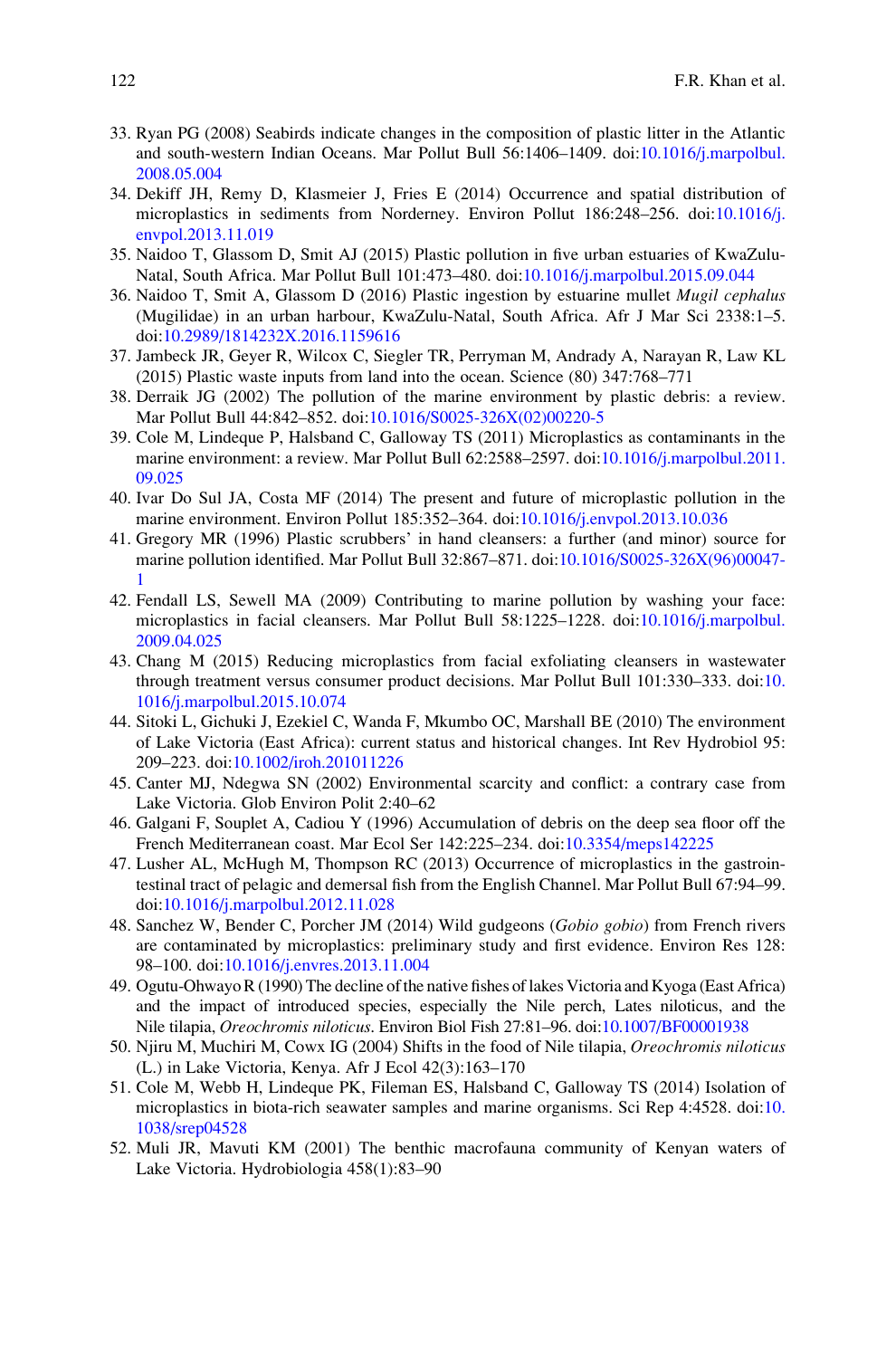- <span id="page-23-0"></span>53. Syberg K, Khan FR, Selck H, Palmqvist A, Banta GT, Daley J, Sano L, Duhaime MB (2015) Microplastics: addressing ecological risk through lessons learned. Environ Toxicol Chem 34: 945–953. doi[:10.1002/etc.2914](https://doi.org/10.1002/etc.2914)
- <span id="page-23-1"></span>54. González-Torre PL, Adenso-Díaz B (2005) Influence of distance on the motivation and frequency of household recycling. Waste Manag 25:15–23. doi:[10.1016/j.wasman.2004.08.](https://doi.org/10.1016/j.wasman.2004.08.007) [007](https://doi.org/10.1016/j.wasman.2004.08.007)
- <span id="page-23-2"></span>55. Matete N, Trois C (2008) Towards zero waste in emerging countries – a South African experience. Waste Manag 28:1480–1492. doi[:10.1016/j.wasman.2007.06.006](https://doi.org/10.1016/j.wasman.2007.06.006)
- <span id="page-23-3"></span>56. Sharholy M, Ahmad K, Mahmood G, Trivedi RC (2008) Municipal solid waste management in Indian cities – a review. Waste Manag 28:459–467. doi[:10.1016/j.wasman.2007.02.008](https://doi.org/10.1016/j.wasman.2007.02.008)
- <span id="page-23-4"></span>57. Price ARG, Jaoui K, Pearson MP, Jeudy de Grissac A (2014) An alert system for triggering different levels of coastal management urgency: Tunisia case study using rapid environmental assessment data. Mar Pollut Bull 80:88–96. doi[:10.1016/j.marpolbul.2014.01.037](https://doi.org/10.1016/j.marpolbul.2014.01.037)
- <span id="page-23-5"></span>58. Botts L, Muldoon P, Botts P, von Moltke K (2001) The great lakes water quality agreement: its past successes and uncertain future. Knowl Power Particip Environ Policy Anal Policy Stud Rev Annu 12:121–143
- <span id="page-23-6"></span>59. UNU-INWEH (2011) Transboundary Lake Basin Management: Laurentian and African Great Lakes. UNU-INWEH, Hamilton, Ontario, Canada, 46 p. ISBN 92-808-6015-1
- <span id="page-23-7"></span>60. Abila R, Onyango P, Odongkara K (2006) Socio-economic viability and sustainability of BMUs: case study of the cross-border BMUs on Lake Victoria. Great Lakes of the World IV. Aquatic Ecosystem Health and Management Society, Bagamoyo, Tanzania. Burlington (ON)
- <span id="page-23-8"></span>61. Bashir NHH (2013) Plastic problem in Africa. Jpn J Vet Res 61(Supple: S1–S11). doi:[10.](https://doi.org/10.14943/jjvr.61.suppl.s1) [14943/jjvr.61.suppl.s1](https://doi.org/10.14943/jjvr.61.suppl.s1)
- <span id="page-23-9"></span>62. Syberg K, Hansen SF, Christensen TB, Khan FR (2017) Risk perception of plastic pollution: importance of stakeholder involvement and citizen science. In: Wagner M, Lambert S (eds) Freshwater microplastics: emerging environmental contaminants? Handbook of environmental chemistry. Springer, Heidelberg. doi:[10.1007/978-3-319-61615-5\\_10](https://doi.org/10.1007/978-3-319-61615-5_10)
- <span id="page-23-10"></span>63. Moore SL, Gregorio D, Carreon M, Weisberg SB, Leecaster MK (2001) Composition and distribution of beach debris in Orange County, California. Mar Pollut Bull 42:241–245. doi:[10.](https://doi.org/10.1016/S0025-326X(00)00148-X) [1016/S0025-326X\(00\)00148-X](https://doi.org/10.1016/S0025-326X(00)00148-X)
- <span id="page-23-11"></span>64. Storrier KL, McGlashan DJ (2006) Development and management of a coastal litter campaign: the voluntary coastal partnership approach. Mar Policy 30:189–196. doi:[10.1016/j.marpol.](https://doi.org/10.1016/j.marpol.2005.01.002) [2005.01.002](https://doi.org/10.1016/j.marpol.2005.01.002)
- <span id="page-23-12"></span>65. Bravo M, de los Ángeles Gallardo M, Luna-Jorquera G, Núñez P, Vásquez N, Thiel M (2009) Anthropogenic debris on beaches in the SE Pacific (Chile): results from a national survey supported by volunteers. Mar Pollut Bull 58:1718–1726. doi:[10.1016/j.marpolbul.2009.06.017](https://doi.org/10.1016/j.marpolbul.2009.06.017)
- <span id="page-23-13"></span>66. Ryan PG, Moore CJ, van Franeker JA, Moloney CL (2009) Monitoring the abundance of plastic debris in the marine environment. Philos Trans R Soc Lond Ser B Biol Sci 364: 1999–2012. doi:[10.1098/rstb.2008.0207](https://doi.org/10.1098/rstb.2008.0207)
- <span id="page-23-14"></span>67. Scheinberg A, Wilson DC, Rodic L (2010) Solid Waste Management in the World's Cities. UN-Habitat's State Water Sanit World's Cities Ser Earthscan UN-Habitat, London, pp 1–228
- <span id="page-23-15"></span>68. Guerrero LA, Maas G, Hogland W (2013) Solid waste management challenges for cities in developing countries. Waste Manag 33:220–232. doi[:10.1016/j.wasman.2012.09.008](https://doi.org/10.1016/j.wasman.2012.09.008)
- <span id="page-23-16"></span>69. Ashton K, Holmes L, Turner A (2010) Association of metals with plastic production pellets in the marine environment. Mar Pollut Bull 60:2050–2055. doi:[10.1016/j.marpolbul.2010.07.014](https://doi.org/10.1016/j.marpolbul.2010.07.014)
- <span id="page-23-17"></span>70. Holmes LA, Turner A, Thompson RC (2012) Adsorption of trace metals to plastic resin pellets in the marine environment. Environ Pollut 160:42–48. doi[:10.1016/j.envpol.2011.08.052](https://doi.org/10.1016/j.envpol.2011.08.052)
- <span id="page-23-18"></span>71. Khan FR, Syberg K, Shashoua Y, Bury NR (2015) Influence of polyethylene microplastic beads on the uptake and localization of silver in zebrafish (Danio rerio). Environ Pollut 206: 73–79. doi:[10.1016/j.envpol.2015.06.009](https://doi.org/10.1016/j.envpol.2015.06.009)
- <span id="page-23-19"></span>72. Mwanamoki PM, Devarajan N, Thevenon F, Birane N, de Alencastro LF, Grandjean D, Mpiana PT, Prabakar K, Mubedi JI, Kabele CG, Wildi W, Pote´ J (2014) Trace metals and persistent organic pollutants in sediments from river-reservoir systems in Democratic Republic